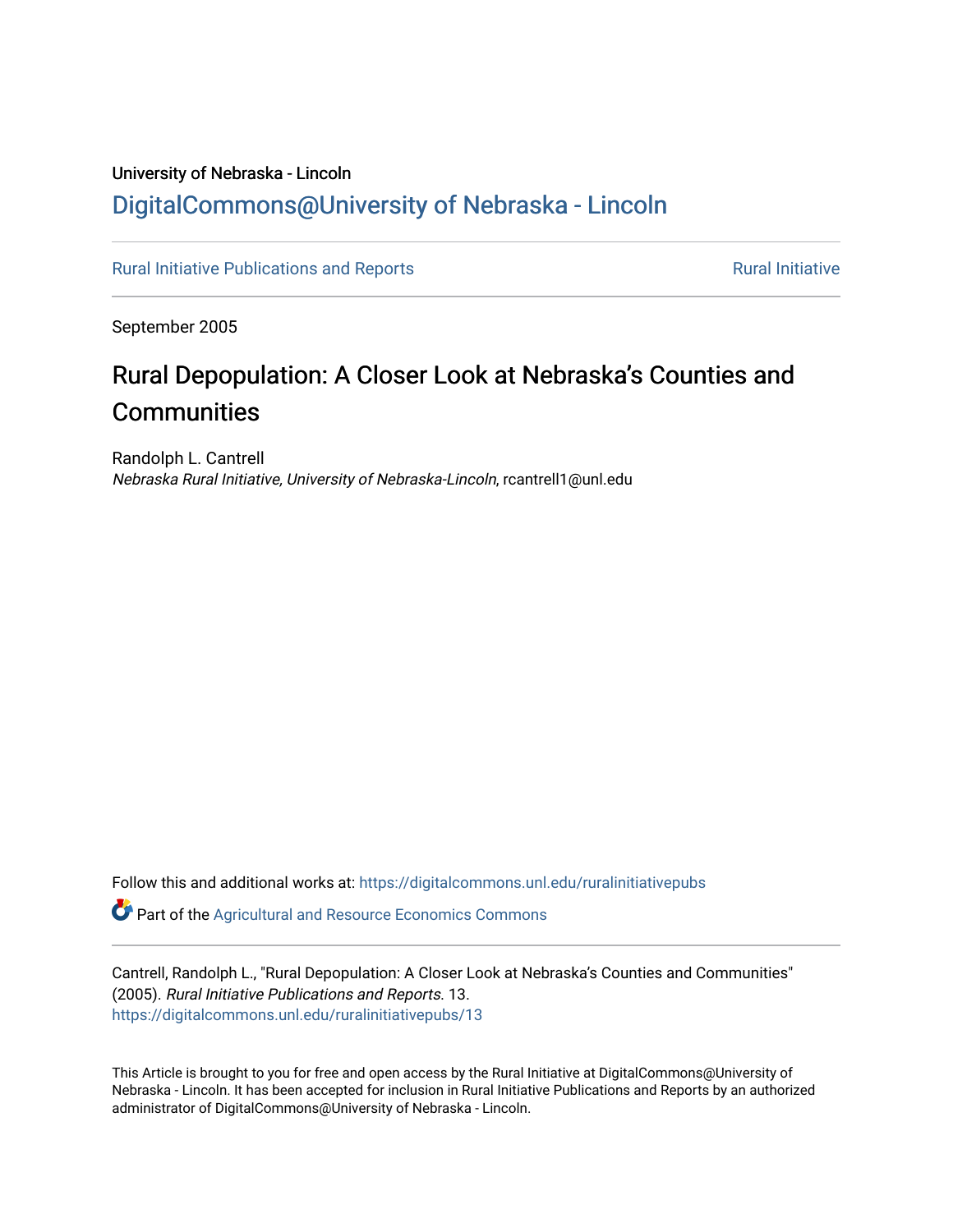**Rural Depopulation: A Closer Look at Nebraska's Counties and Communities**

> **Randy Cantrell, Ph.D. University of Nebraska Rural Initiative**

> > **September 19, 2005**

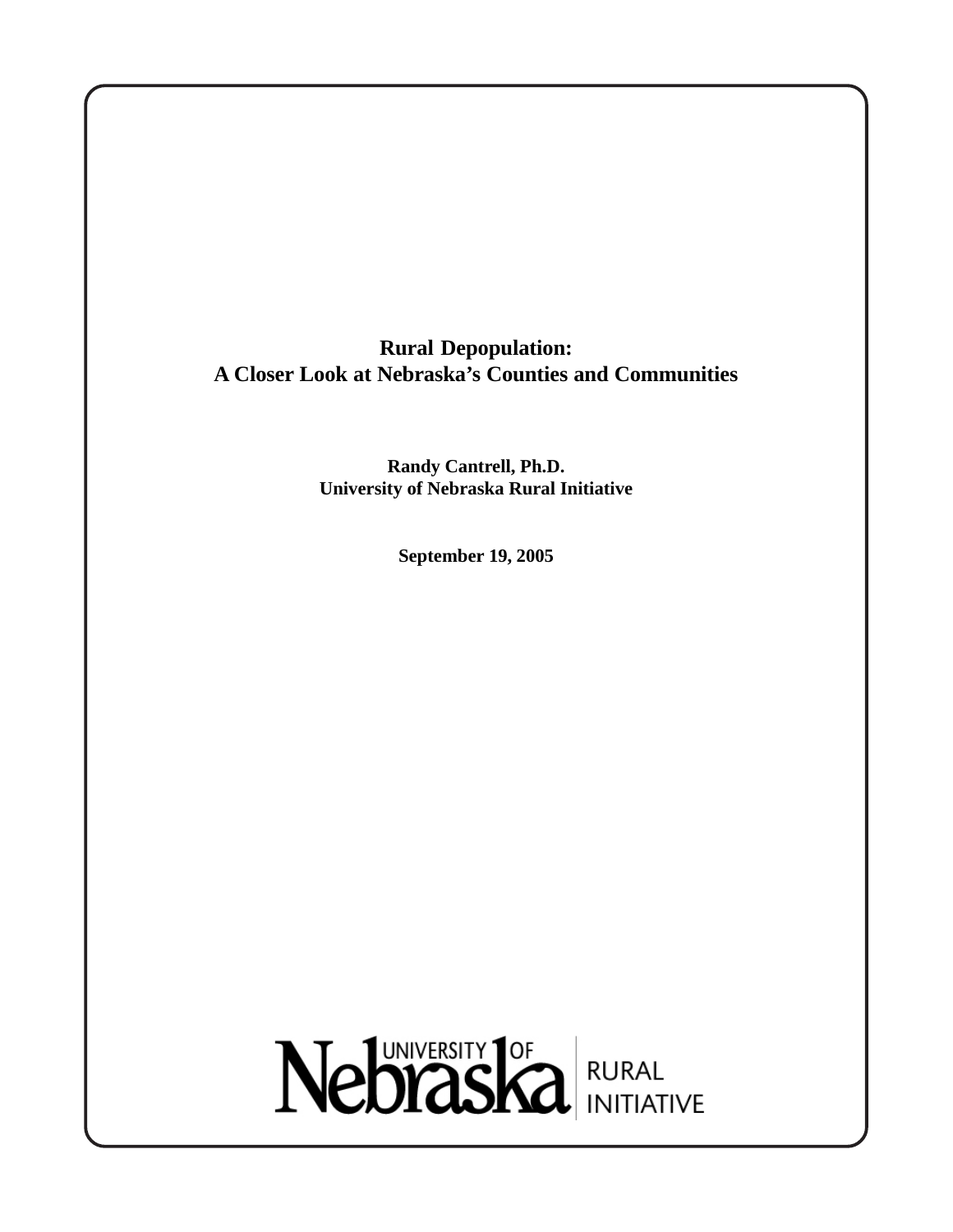#### **Rural Depopulation: A Closer Look at Nebraska's Counties and Communities**

There is no question about it; rural population loss and Metropolitan concentration continue to be important factors in shaping social and economic conditions in much of America's Great Plains region. Despite widespread population increases throughout much of nonmetropolitan America during the 1990s, the rural Great Plains has remained an area of persistent decline (Johnson and Beale, 1998 and 2001). Declining populations have characterized many Great Plains counties since the early 1900s, and the trend has continued with few exceptions through the most recent census in 2000. In fact, for some Great Plains counties, the rate of population decline has actually accelerated in recent years.<sup>1</sup>

Declining rural populations and low population densities have been themes of recurring interest for demographers, sociologists, economists, policy analysts and journalists. The causal sequence leading to the current state of decline in the rural Great Plains is broadly accepted. Changes in agricultural technology have led to increased farm size and, thus, the number of farms and related businesses. Declining farm numbers have led to declining farm populations and out-migration of young people. Declining populations and outmigration result in reduced demand for goods and services, diminished job opportunities, and still more out-migration. Since the propensity to migrate tends to decline with age, out-migration from rural areas is highest among the young. Out-migration of young people results in declining birth rates and a residual elderly population, both of which further contribute to population decline (Johansen, 1993; Coffman and Anthan, 2005).

Logically, the inescapable outcome of depopulation is what Walser and Anderlik (2004) have termed the "vicious cycle of decline." In their analysis, they argue that:

"..many [rural] counties may face a selfreinforcing cycle of decline: declining populations lead to decreased economic

vitality, and both lead to higher per capita costs [for public services]; the higher costs provide incentives for continued outmigration – and the downwardly spiraling quality of life and of the supporting infrastructure in these counties makes it increasingly difficult for the counties to attract new businesses to the area."

While shrinking populations are characteristic of much of rural America, especially in those areas that lack recreational amenities, the phenomenon has been especially evident in the Great Plains (defined by Rowley, 1998, to include all of North Dakota, most of South Dakota, Nebraska and Kansas, large portions of Montana, Wyoming, Colorado, and Oklahoma, along with Minnesota's Red River Valley, Eastern New Mexico and the Texas Panhandle). Nearly three-quarters (72%) of the rural counties in the Great Plains have lost population over the last thirty years (a total of 304 counties), and more than a third of those counties saw the rate of population decline accelerate between 1990 and 2000 (Walser and Anderlik, 2005).

For a number of reasons, Nebraska has become something of the poster child for rural decline. Located near the center of the decline-prone Great Plains, 94% of Nebraska's land is dedicated to agriculture (USDA, 2002). Seventy-one of Nebraska's 93 counties reached their historical population peak in 1940 or earlier, and 29 of those peaked prior to 1920. Twenty-eight Nebraska counties have population densities below six persons per square mile (the historical definition of the frontier). Between 2000 and 2004, the Census Bureau estimates 76 Nebraska counties experienced net out-migration, while 46 experienced more deaths than births (Bureau of the Census, 2005).

Such statistics must surely indicate that Nebraska, or at least the rural portion of the state, is caught up in a sort of social and economic death spiral. In this paper, however, we will suggest that this is not universally true. The county level analyses and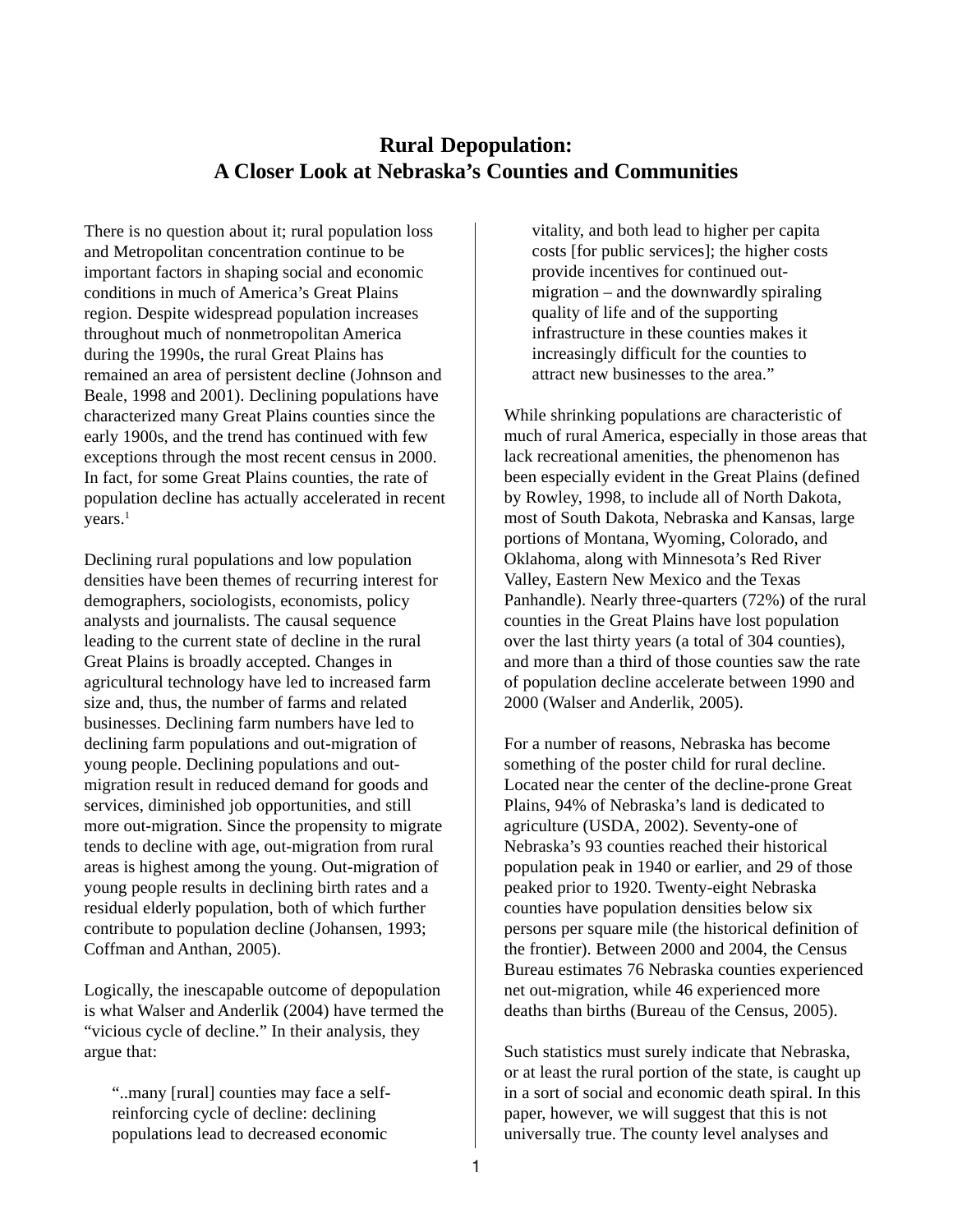aggregate population data that are so popular with most social scientists do not tell a complete story. To demonstrate that, we will examine both countyand community-level data and we will disaggregate demographic and economic indicators. In doing so, we will draw a picture of Nebraska's population and economy that is, in many ways, more complex and, in some ways, more positive than the Nebraska of popular social science and journalism.

#### **A Typology of Counties**

Before beginning an examination of Nebraska's population trends, it will be useful to develop a classification scheme describing counties in the various regions of the state. Walser and Anderlik (2005) opted to classify counties according to their Metropolitan status, then to further classify non-Metropolitan counties by their level of agricultural activity. This scheme is reasonable if one's goal is to demonstrate the relationship between agriculture and population tends. However, a Metro/non-Metro definition is somewhat limiting as a classification scheme for most analytical purposes, and tends to understate the diversity of regional systems and the resulting complexity of population trends. A more sophisticated classification scheme is required.

There have been many such typologies created by demographers, the best known being those devised by Brown, Hines and Zimmer (1975), and later popularized by USDA demographer Calvin Beale. The so called "Beale Codes" have spawned numerous variations as researchers have attempted to fit the scheme to the unique conditions of states and regions. For instance, in Minnesota's Twin Cities region, Metro fringe areas tend to appear as a theme in rural demographic studies, and are often uniquely identified. There are only a handful of such counties in Nebraska, and their population characteristics have only just begun to emerge as important.

In Nebraska, while the Metro areas are important, their population spheres are relatively concentrated. Population densities and the presence of trade centers of various sizes appear to be more informative characteristics for describing the state's rural population trends. In this paper, we will utilize a variation of the Beale Codes that classifies counties according to those three important themes: Metro status, size of trade center, and population density. As seen in Figure 1, Metro counties are

those meeting the federal Office of Management and Budget (OMB) Metropolitan definition. Large Trade Center counties contain a population center of 7,500 or more. Small Trade Center counties contain a place of 2,500 or more. Both Small Town and Frontier counties include no place of 2,500 persons, and Frontier counties have population densities of less than six persons per square mile.

#### **Frontier Nebraska**

Much of Nebraska's demographic history has been shaped by the fact that it was settled relatively late in America's frontier history. In fact, the Great Plains are, in some ways, the last frontier in the lower 48 states. Declared a hunter's paradise, but of little agricultural value by Lewis and Clark and termed an "uninhabitable desert" by Zebulon Pike and Stephen Long (Dick, 1975) the Great Plains were seen as an inhospitable barrier to the more fertile and inviting West during the first phase of American westward expansion. Thus, the early (and colorful) history of Nebraska is largely a story of trails — the Oregon and Mormon Trails taking settlers to California, Oregon, Washington and Utah, and the Pony Express Trails carrying mail to those western population centers. The first Nebraska settlements were either staging areas for an arduous westward journey, or service centers for those passing through. It required the advent of rails and mechanized agriculture to change that.

In 1860, Nebraska was home to a population of only 28,000. By 1870 that population had quadrupled. It nearly quadrupled again between 1870 and 1890 and doubled between 1890 and 1900. Following 1900, population growth slowed markedly, and more importantly, shifted to the west. By 1910, counties located near the state's southeastern border with Missouri, which had been part of the initial rush of settlement, had already begun an epic of population decline that continues through this day. For example, Gage County, located in the southeastern corner of Nebraska, was home to the third largest population among Nebraska Counties in 1890, but by 1900 was losing population, and has never again seen it's 1890 peak. As seen in Figures 2 and 3, the early  $20<sup>th</sup>$  Century saw a population of pioneers rolling across the state from east to west.

Between 1910 and 1920 (Figure 3), Nebraska's population growth shifted still further to the west. While most western counties saw relatively rapid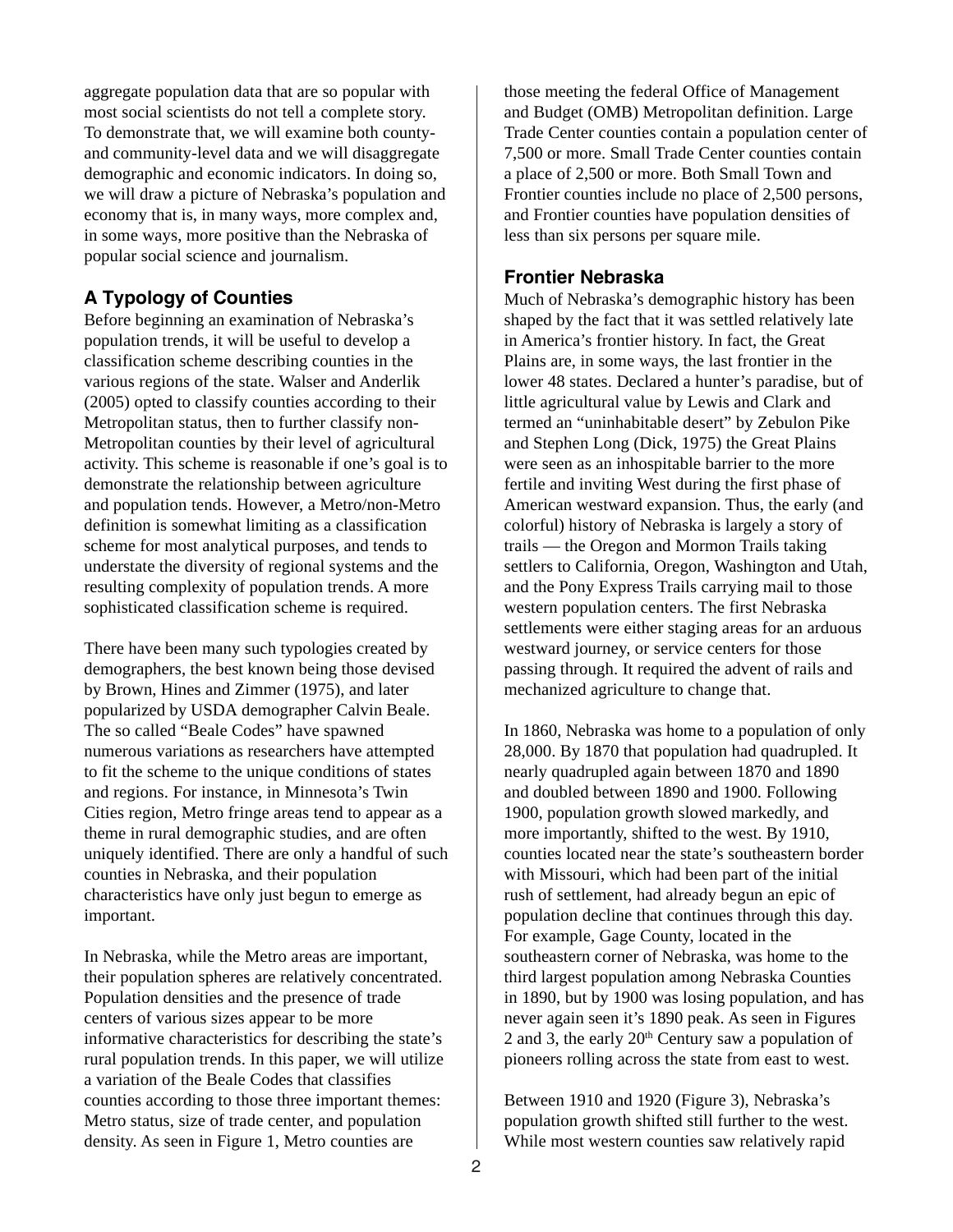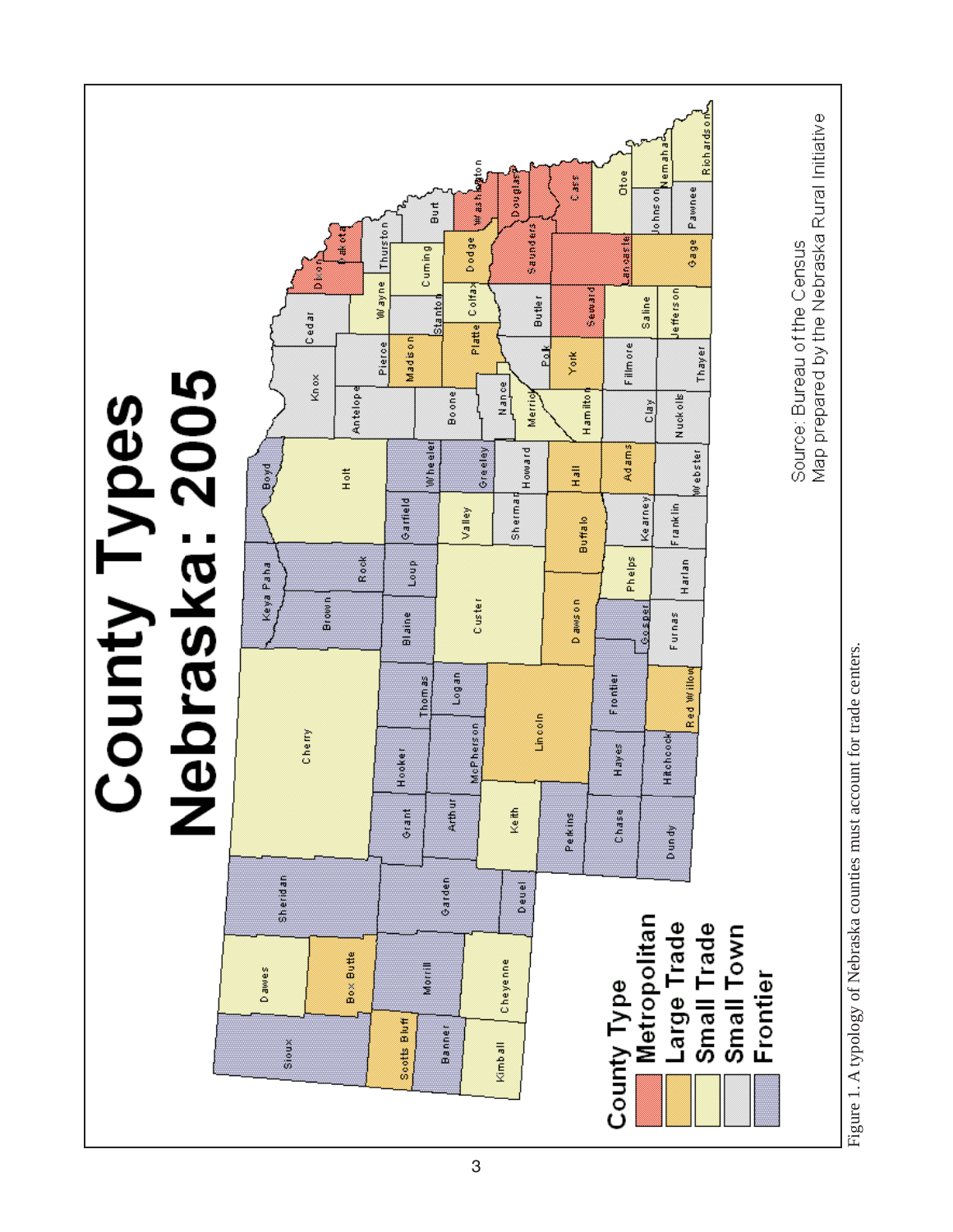

Figure 2. By 1910, the earliest Nebraska settlements were already showing signs of depopulation. Figure 2. By 1910, the earliest Nebraska settlements were already showing signs of depopulation.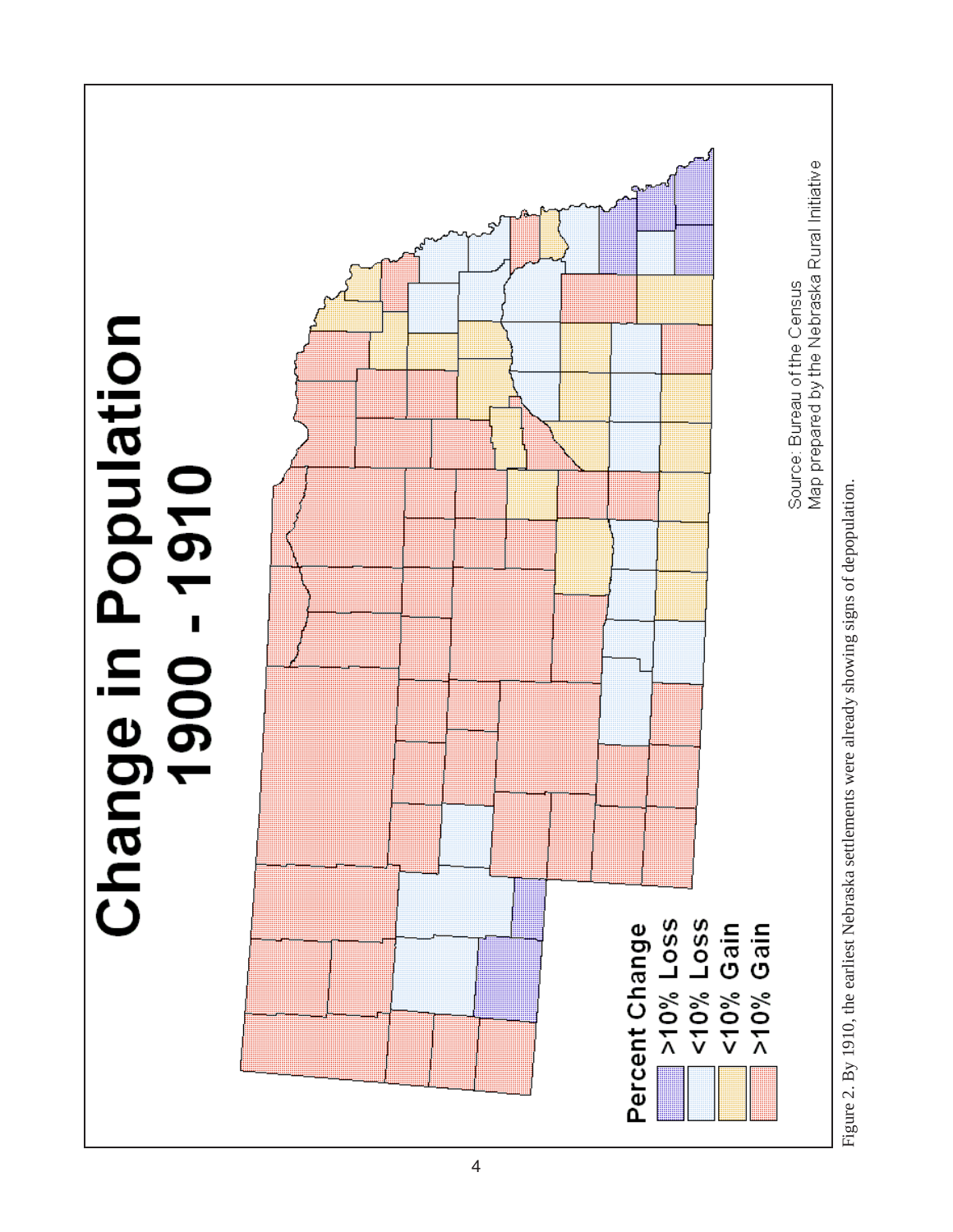

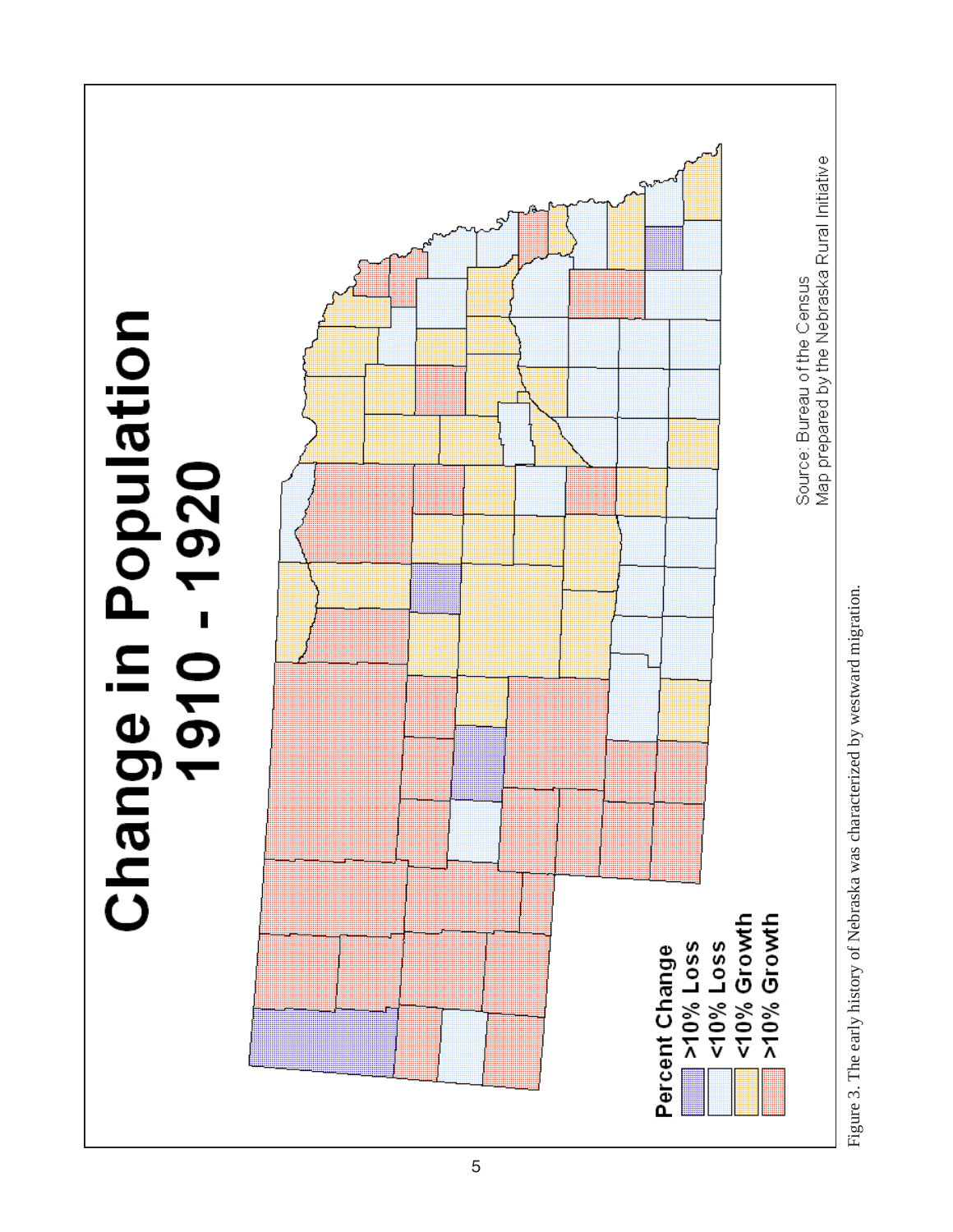population growth during that decade, much of the east was in decline (exceptions being counties containing what would become metropolitan class cities and large trade centers). The movement of Nebraska's population across the state from east to west culminated in the 1930s (with the advent of gasoline-powered agricultural implements), when 77 of the state's 93 counties lost population. The rapid growth and nearly immediate decline of the population in much of rural Nebraska during the early 20<sup>th</sup> Century means that many of the state's counties and communities reached their historical population peak decades ago. In fact (as seen in Figure 4), 29 of Nebraska's 93 counties experienced their largest population size in or before 1910. Another 42 counties reached their peak population in either 1920 or 1930. Indeed, all but five of Nebraska's frontier and small town counties saw their largest populations prior to 1930. Looked at in another way, only 14 Nebraska counties were home to their historically largest population in the most recent census year, 2000.

#### **New Trails of the Late Twentieth Century**

The last fifty years of the Twentieth Century saw a continuation of trails as a dominant theme in shaping the demographic characteristics of Nebraska. Unlike the wagon trails and rail corridors of earlier decades, the trails of the later Twentieth Century were paved four-lane highways, as exemplified by Interstate 80.

Figure 5 depicts aggregate population change for Nebraska's 93 counties between 1950 and 2000. The pattern of growing counties that appears in this map is known within the Nebraska development community as "The Fishhook." The barb of the hook is comprised of two counties (Madison and Platte) containing successful trade centers (Norfolk and Columbus). The curve of the hook includes both the Lincoln and Omaha Metropolitan areas. The length of the hook stretches along the Interstate 80 highway corridor.

It is instructive to compare Figure 5 to Figures 1 and 4. The fishhook pattern found in Figure 5 is more or less replicated in both. Clearly, there is a close correspondence between those Nebraska counties that have seen sustained growth in the latter half of the Twentieth Century and those counties that are either Metropolitan, contain larger trade centers, or are located on the Interstate corridor.

However, when one examines Figure 4, there are discrepancies in the pattern. Not all counties located along the fishhook have been able to reach their 1910 population peak.<sup>2</sup> This is true despite 50 years of net growth, Interstate access, the presence of a larger trade center, or even inclusion in a Metropolitan area. Other such apparent anomalies are scattered about the state, and can be found by comparing the three maps (Figures 1, 4 and 5).

These counties give testimony to the size of the pioneer populations that passed through them in the early part of the Twentieth Century.

A similar pattern holds for Nebraska's current 531 incorporated communities. Only 91 (17%) of these places reached their population peak in the most recent census year, and that number is dominated by larger places. Nebraska today is home to only 18 communities with populations of 10,000 or more, and 16 of those are currently growing. By contrast, of Nebraska's 422 communities with fewer than 2,500 residents, none were found at their historical largest by the last census, and 147 (34%) of these were home to less than one-half the number of residents found there at their peak.

As seen in Figure 6, those communities that were found to be at their peak population in the most recent census tend to be located in counties that have demonstrated sustained growth, especially in Metropolitan areas and along the I-80 corridor. A small number of exceptions to this rule can be found, but those are generally associated with nearby trade centers, or are located along highways that connect major trade centers.3 Thus, they can be described as suburban phenomena.

So, are these historical trends evidence of the vicious cycle of decline predicted by Walser and Anderlik? If they are, then we should be able to observe the "self-reinforcing cycle of decline" that they describe: declining populations, decreased economic vitality, continued out-migration, and increasing difficulty in attracting new business. The answer to the question, we will see, is mixed.

#### **Recent Population Trends**

Demographically speaking, the last decade of the Twentieth Century was a good one for Nebraska. During that decade the state grew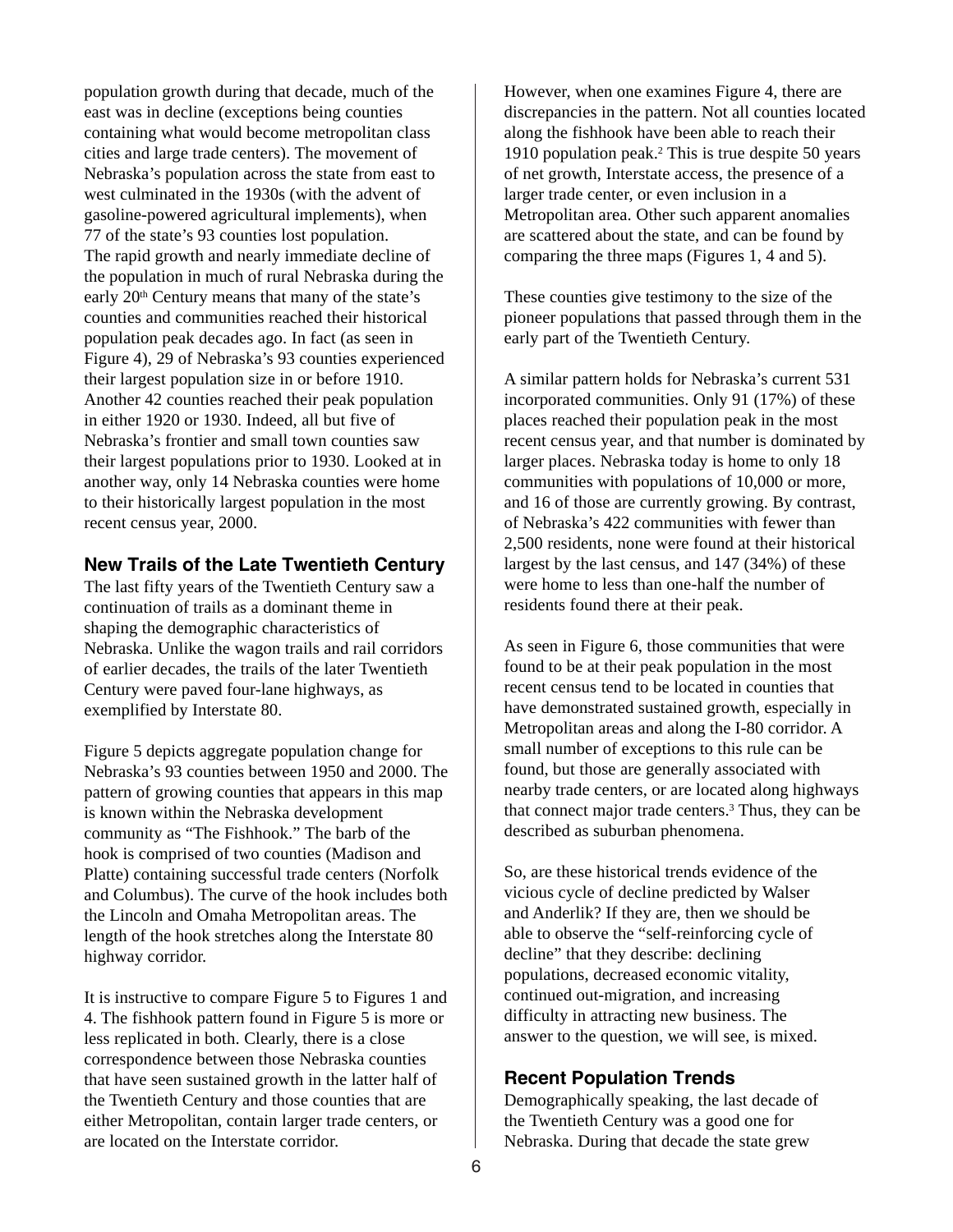

Figure 4. Many Nebraska counties reached their historical population peak early in the Twentieth Century. Figure 4. Many Nebraska counties reached their historical population peak early in the Twentieth Century.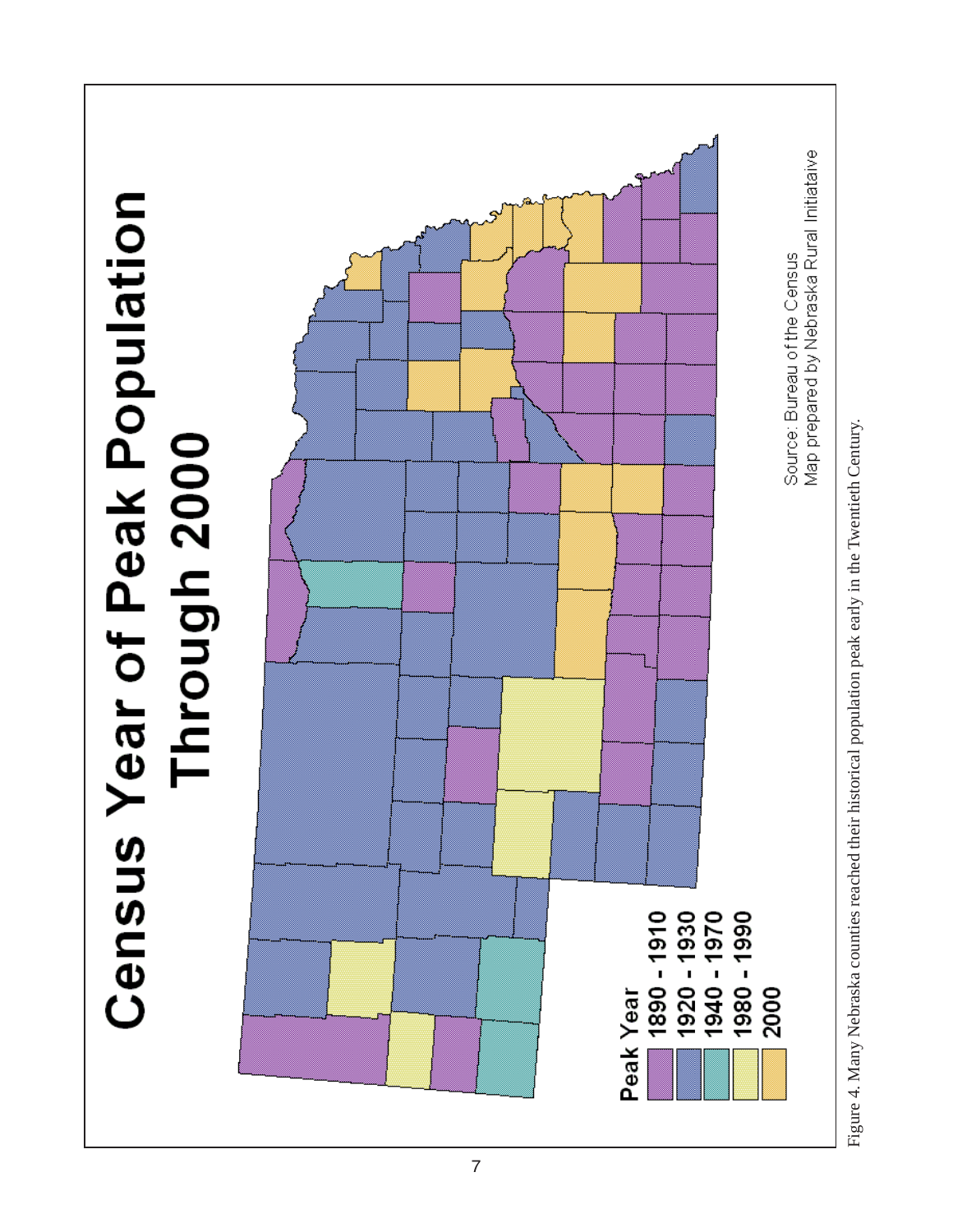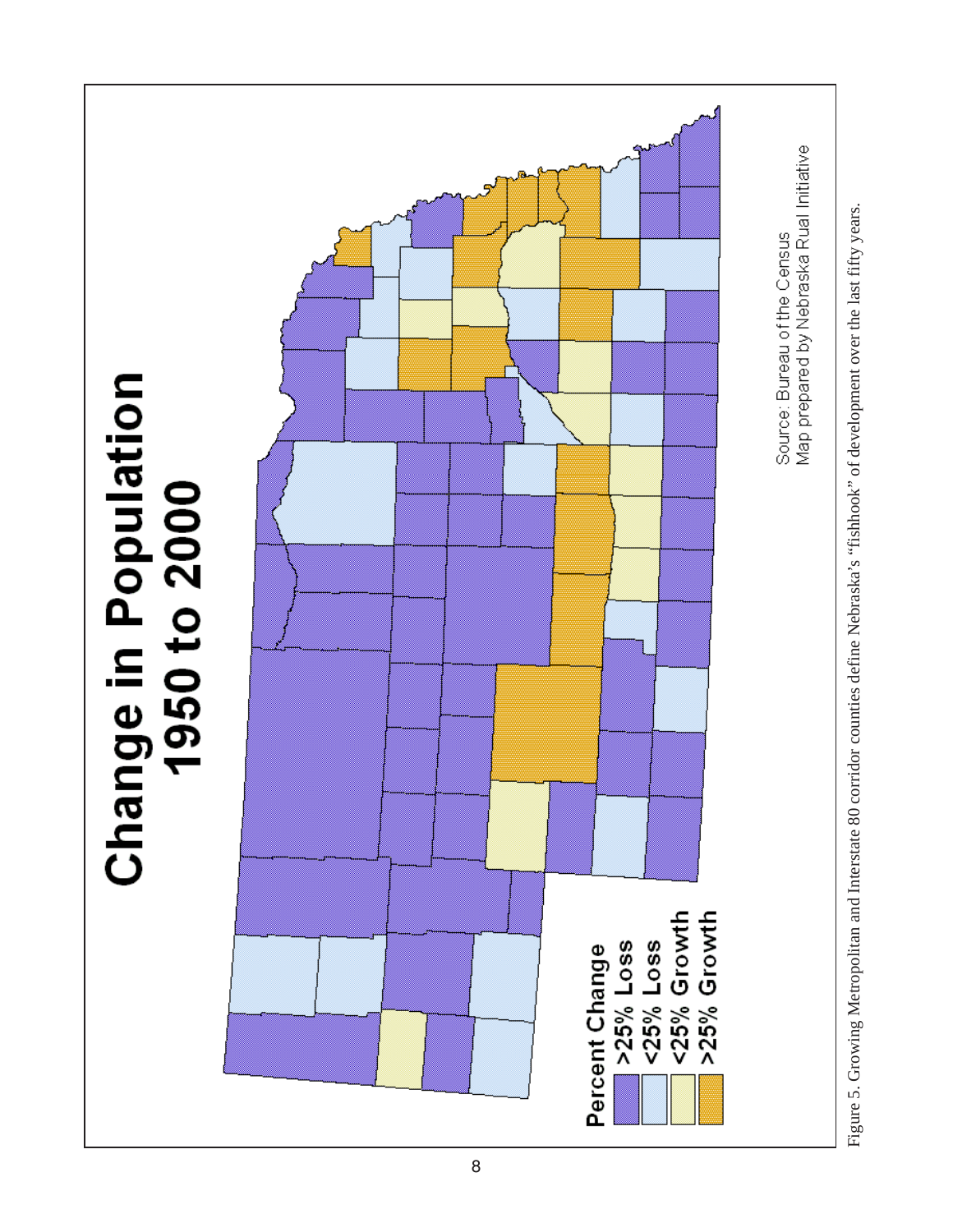

Figure 6. In general, sustained growth in Nebraska's communities is associated with the "fishhook." Figure 6. In general, sustained growth in Nebraska's communities is associated with the "fishhook."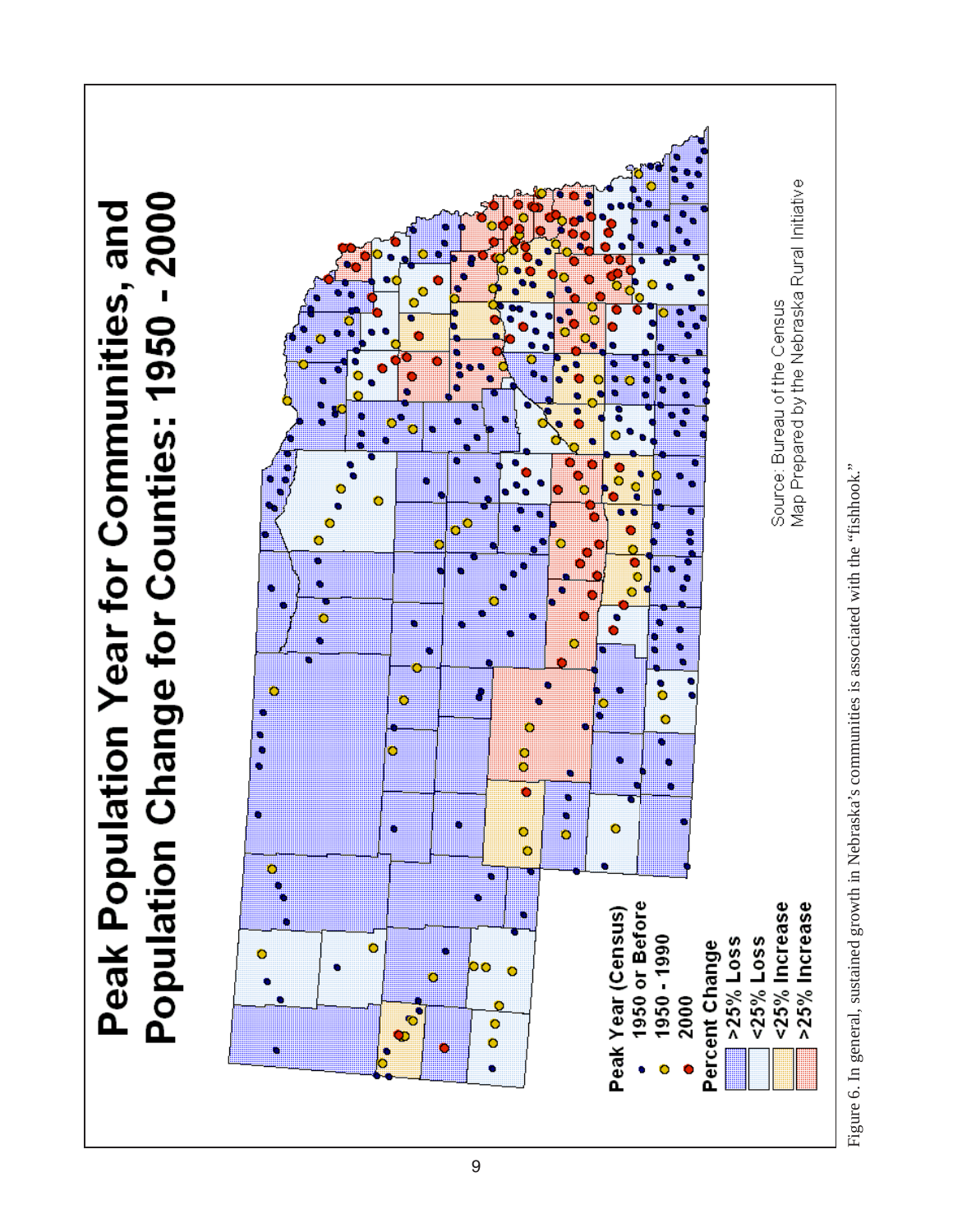by 8.4% (12.3% within its incorporated communities). This was the highest proportional growth rate for the state in the past 80 years, and slightly more than one-third of this growth was the result of in-migration. More importantly, that growth was relatively widespread when compared to previous decades. As seen in Figure 7, the population increased in 40 counties, and in 288 incorporated places.

To be sure, 40 counties represent less than half of the state. Moreover, the list of growing counties was heavily concentrated in the east, and excluded 85% of all Small Town and Frontier counties. Indeed those 53 smallest counties collectively lost 3.7% of their population, with 45 declining and only 8 growing. However, among the 45 declining, 90% saw smaller declines than had been measured in the previous decade. That is, their rate of decline had slowed between decades.

Incorporated communities actually fared slightly better than counties in terms of population change. Between the 1990 and 2000 censuses, 290 (53%) of such places recorded an increase in population, and 130 experienced growth in excess of 10%. Certainly, growing communities were more likely to be found in growing counties, but such was not exclusively true, as can be seen in Figure 7.4

Larger places were more likely to grow, but the list of growing communities included a large number of small places. Growth was recorded in 68% of all places with more than 1,000 inhabitants, and exactly half of places with fewer than 1,000. During the 1990s, Nebraska's growing communities included a total of 252 places with populations of fewer than 2,500. In 131 of these places, the increase in population exceeded that of the state as a whole. Such communities were found in 77 counties, and 99 of them were outside of the state's Metropolitan areas.

In the context of the trade center typology with which this paper was introduced, growth occurred in 18 (86%) of 21 of large trade centers, 18 (67%) of 27 of small trade centers, and 252 (52%) of 488 small towns. Even frontier counties with total population losses of over 10% saw double digit growth in some of their communities. Statewide,

population losses were more commonly seen within the open country population than within communities. Where Nebraska as a whole grew by 8.4% during the '90s and incorporated communities grew by 12.3%, the state's open country population decreased by 3.2%. The decline in Nebraska's open country population occurred despite the rapid development of acreages and open country residences in and around the state's Metropolitan areas. In general, the more rural the area, the more likely was the loss of open country population.

#### **Depopulation and Age Structure: Nebraska, 2000**

Population changes consist of only four dimensions: birth, death, in-migration, and out-migration. If a population grows, it is because more people are born than die, and/or because more people move in than move out. If a population declines, the reverse must be true.

Walser and Anderlik (2004) correctly point out that rural counties in the Great Plains are losing population due to declining birth rates and higher death rates resulting from a disproportionately large population of elderly residents. Indeed, between 1990 and 2000, deaths exceeded births in 41 Nebraska counties (Figure 8).

In addition, fifty Nebraska counties experienced net migration losses during the '90s (Figure 9). In terms of total population change, out-migration is a twoedged sword. Migration for work or education is significantly more likely to be attractive to the young, since they stand to benefit more from improved earnings over time. If residents of child bearing age leave a community they not only leave older residents to "age in place," but also reduce the number of children born into their community of origin. Coupled with a nationwide (in fact global among industrialized nations) trend of declining fertility rates, this tends to result in a rapid reduction in the number of children found in the community.

Ultimately, one would expect the two trends to be mutually reinforcing. This has indeed been the case in much of Nebraska, where 23 counties experienced both net out-migration and natural population decreases during the last decade.

Given the migration trends in rural America, Walser and Anderlik (2004) are led to conclude that: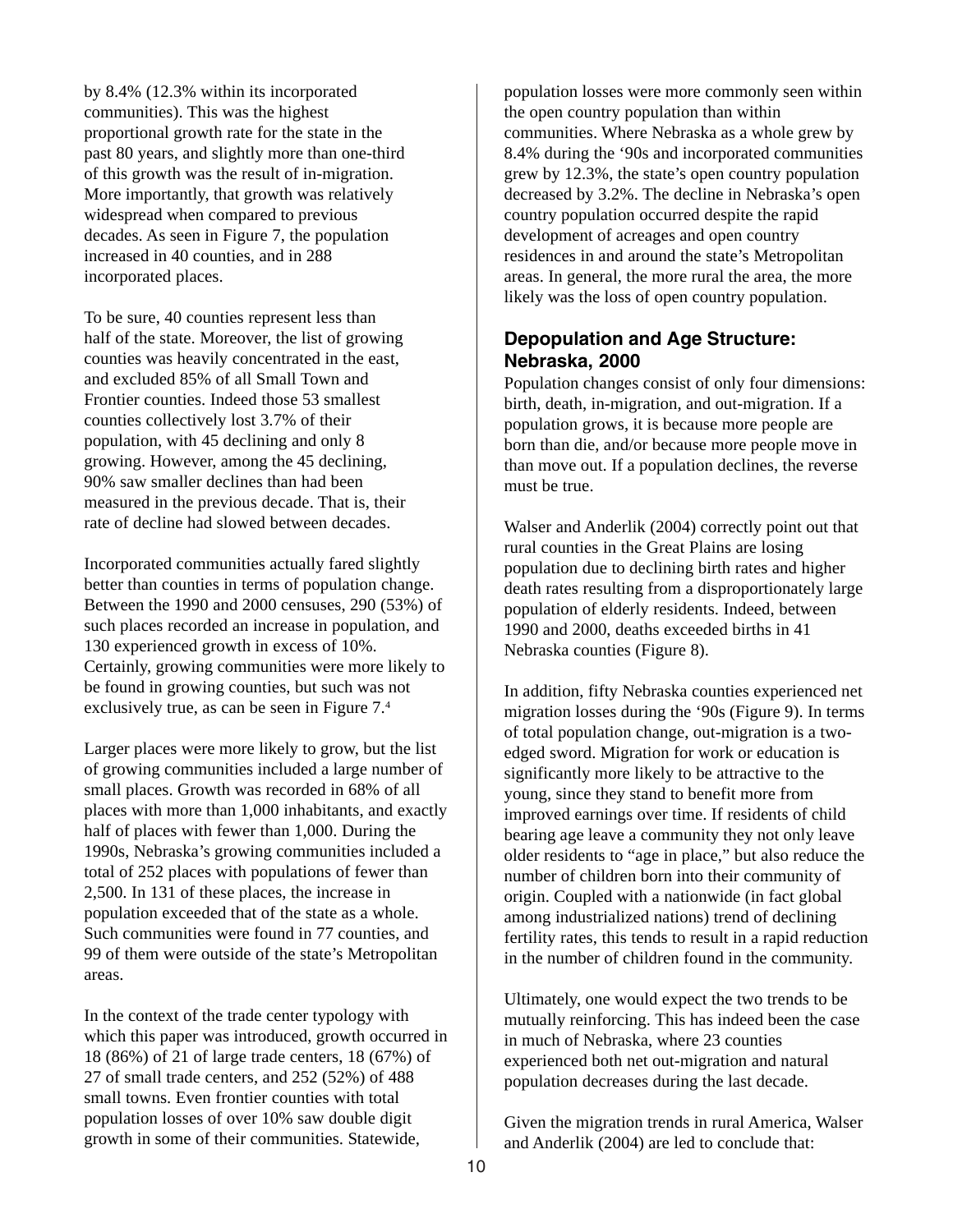

Figure 7. Some communities in very rural regions grew at rates faster than the state during the 1990s.Figure 7. Some communities in very rural regions grew at rates faster than the state during the 1990s.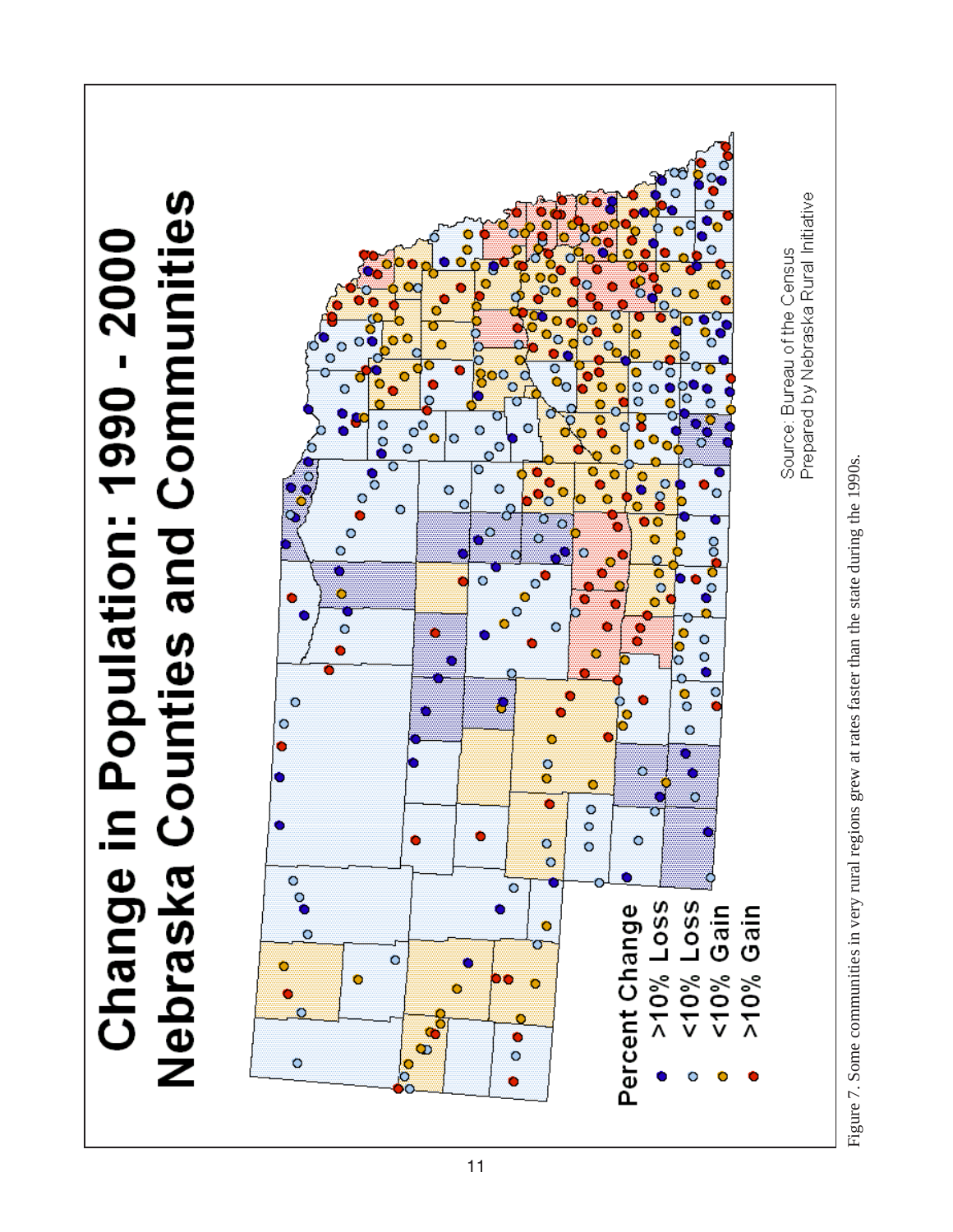

Figure 8. During the 1990s, deaths exceeded births in 41 Nebraska counties. Figure 8. During the 1990s, deaths exceeded births in 41 Nebraska counties.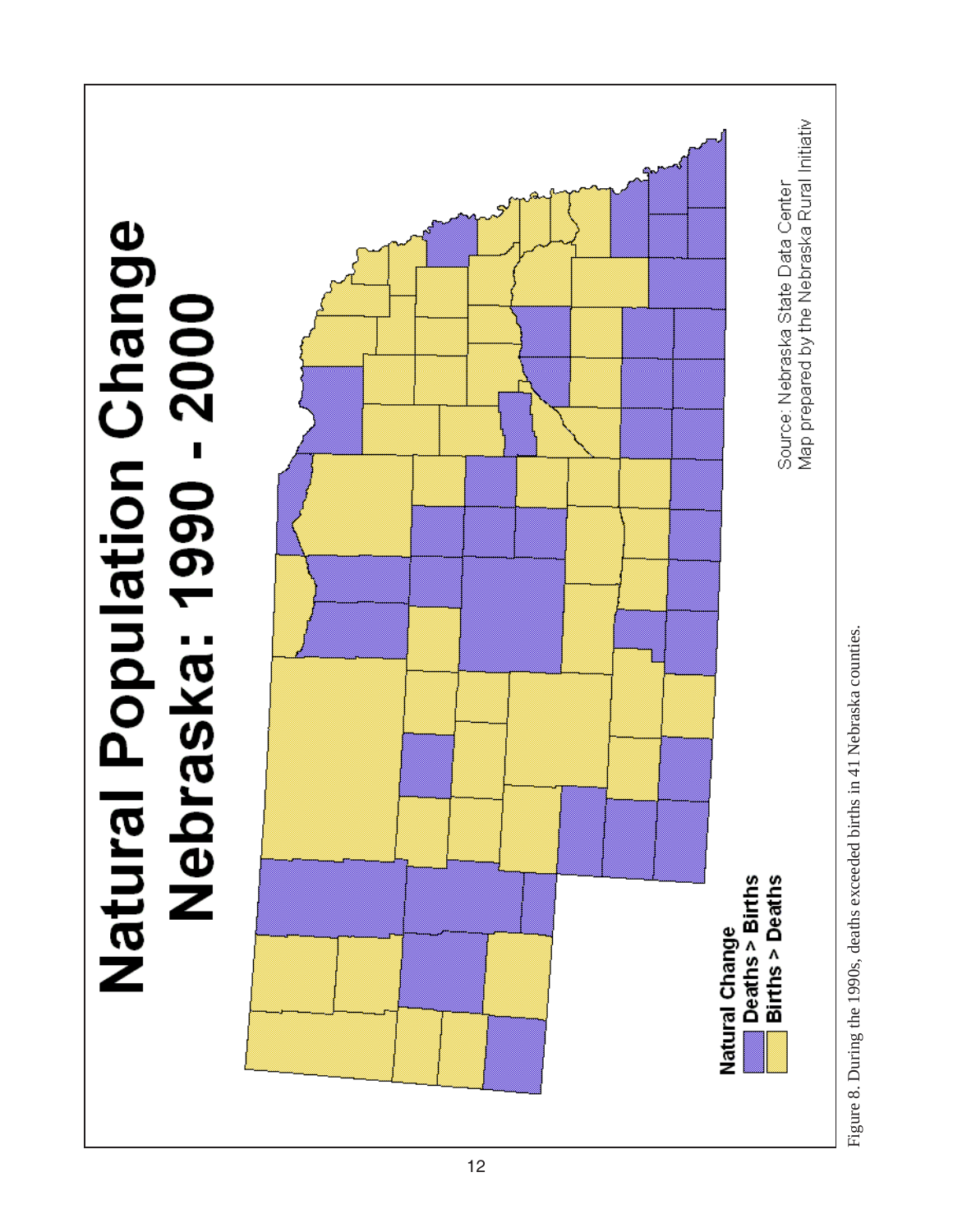"…. depopulating counties – especially those in the Great Plains – are losing an important demographic battle on two fronts. First, they have a disproportionate number of elderly people. Second, they are rapidly losing welleducated people of working age."

The first point is undeniable. In Nebraska, non-Metropolitan counties are home to less than 50% of the total population, but contain nearly two-thirds of the population age 65-years and older. Persons over the age of 65 comprise 21% of the population of Nebraska's small (under 2,500) communities, compared to 14% of the state. In 52 of those communities, seniors make up over 30% of the population.

The second point, however, deserves additional consideration. To be sure, many Nebraska counties and communities have lost population. Whether or not that represents a loss of "well-educated people of working age" may be debatable. Gross population changes are less informative in this regard than are changes within specific age cohorts.

#### **A Profile of the Population: 2000**

Looking at the current age distribution of a county or community begins to demonstrate the causes of population change. Figure 10 is a population pyramid for the state of Nebraska. The bars represent 5-year age groups, with the final category representing persons age 85 and older.

Several important characteristics of the Nebraska population are displayed in Figure 10. The first of these is the declining birth rate seen in the four bottom bars. The 2000 Census found 13% fewer Nebraska children under the age of 5-years than were identified in the 1980 Census. Declining birth rates are not unique to Nebraska. Indeed they are common to much of the industrialized world. These declines are the result of reduced fertility rates (fewer births per woman), smaller birth cohorts entering reproductive years (fewer women of reproductive age), and in some areas out-migration of persons of reproductive age.

In Nebraska, the actual effect of declining fertility has been fairly minimal. Between 1980 and 2000, the average number of children (under age 18) per family with children present has declined from 2.0 to 1.9 statewide. In the non-Metropolitan portion of the state, it has remained stable at 2.0. Of greater importance has been the decrease in the number of people having children.

Since 1980, the number of Nebraska families with children declined by 1%. More importantly, in non-Metropolitan areas it declined by 12%, while increasing by 10% in Metropolitan counties. Only four of the state's 84 non-Metropolitan counties experienced an actual increase in the number of families with children over the last 20 years. In Nebraska's 28 very rural Frontier counties, the number of families with children under age 18 declined by 28% between 1980 and 2000. In tiny Keya Paha County (population 983), the decline in families with children was an amazing 43%.

The next three bars, representing the ages 20 through 34-years, demonstrate both the reduced numbers of the post-baby boom generation (a national phenomenon), and out-migration of young adults as they leave home for military service, education, and jobs.

Returning to Figure 10, the next three bars (ages 35 to 54-years) represent the baby boom. Nationally this has long been, and still is, the largest age cohort. In the last census, the age group 35- to 39 years was, in fact, the largest national five-year birth cohort. In Nebraska, that census found the baby boom cohort to be out-numbered by 15- to 19-yearolds. This is primarily the result of baby boomers having left Nebraska.

Finally, the remaining bars illustrate the effects of the smaller depression era, pre-war and wartime birth cohorts, out-migration, and death. Notable in these older groups is the over-representation of women, who outlive men in significant numbers. They have their own unique and important role in the economy and society of rural Nebraska, and deserve their own discussion at some later date.

For purposes of comparison, Figures 11 and 12 depict the same population profile for Nebraska's Open Country population and for the population of incorporated communities.

It is in the Open Country where the demographic trends described by Walser and Anderlik (2004) are most apparent. Each of the statewide characteristics described earlier are dramatically accentuated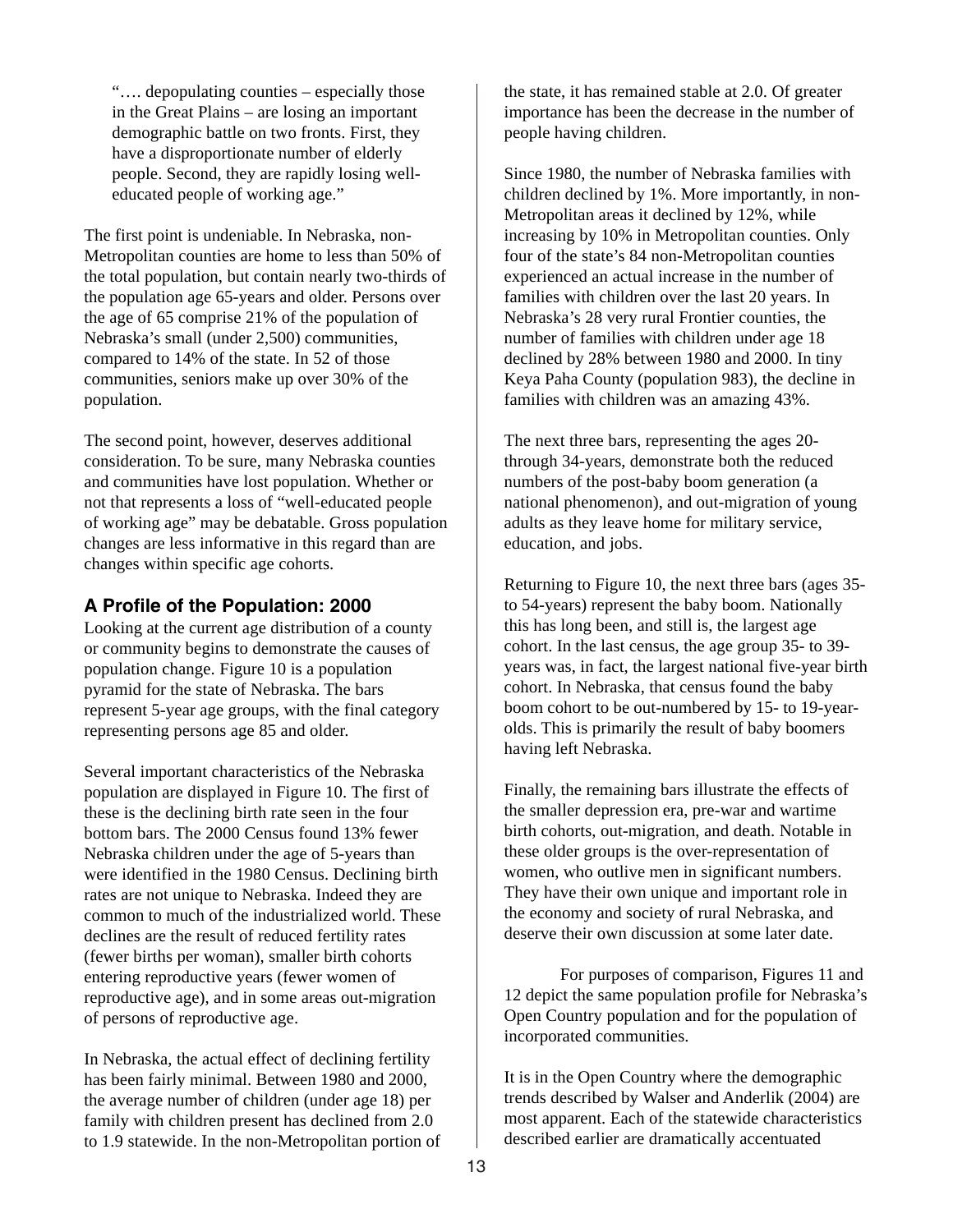

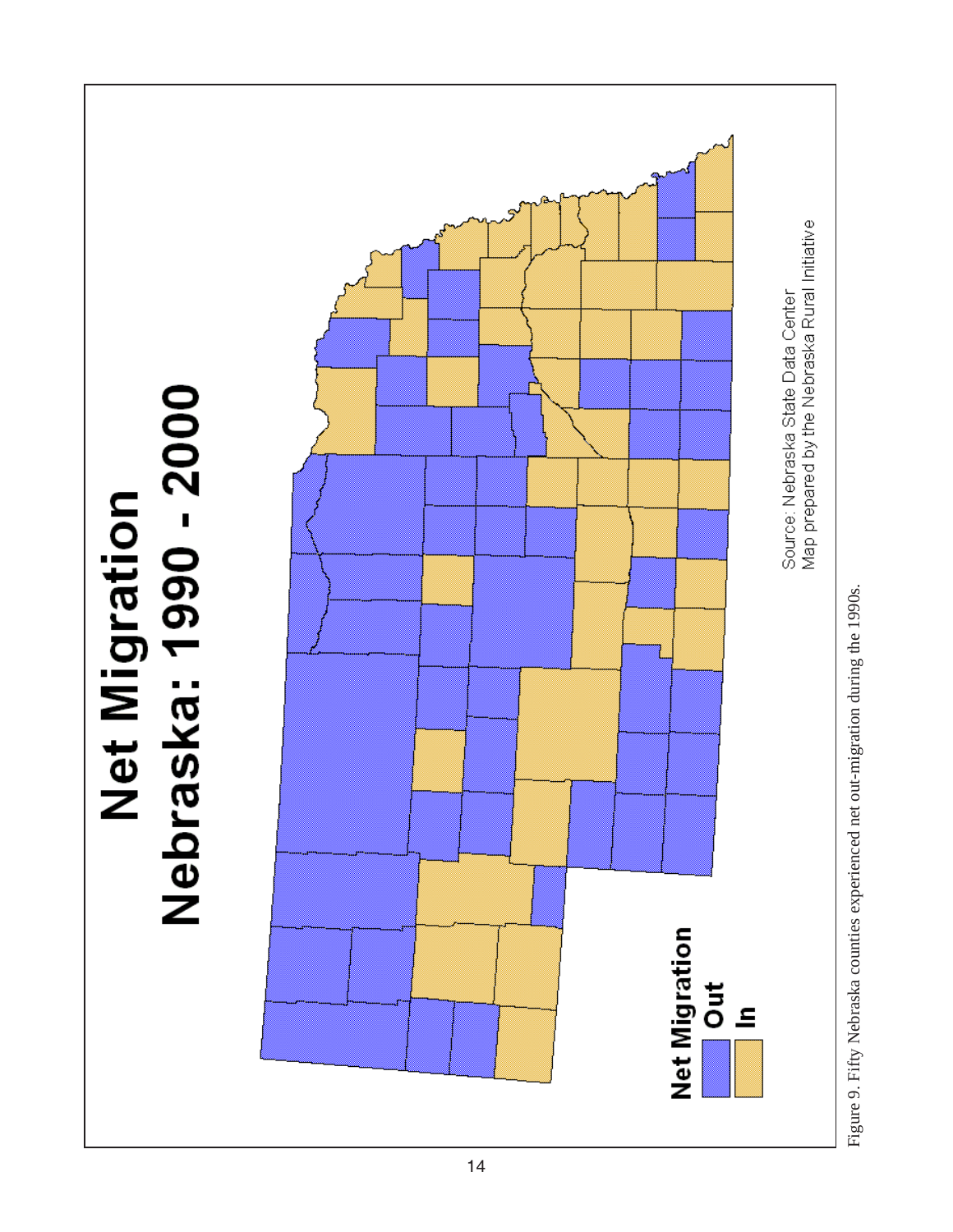

Figure 10. Nebraska's population is characterized by declining birth rates and out-migration of young adults.



Figure 11. Out-migration of young adults is expecially pronounced within Nebraska's Open Country population.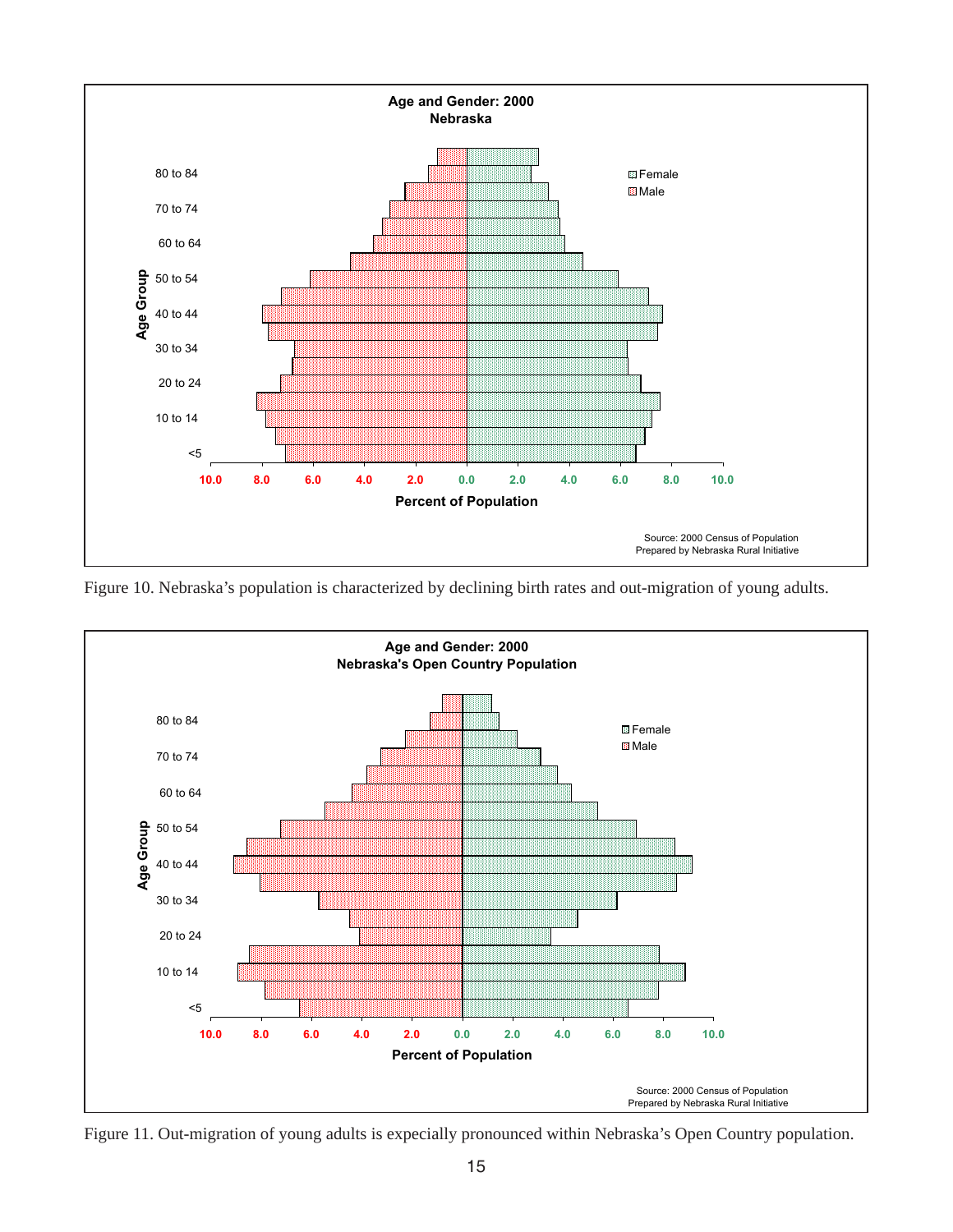

Figure 12. Incorporated places are better able to retain young adults and exhibit less pronounced declines in birth rates.



Figure 13. Small Nebraska communities are characterized by large senior citizen population cohorts.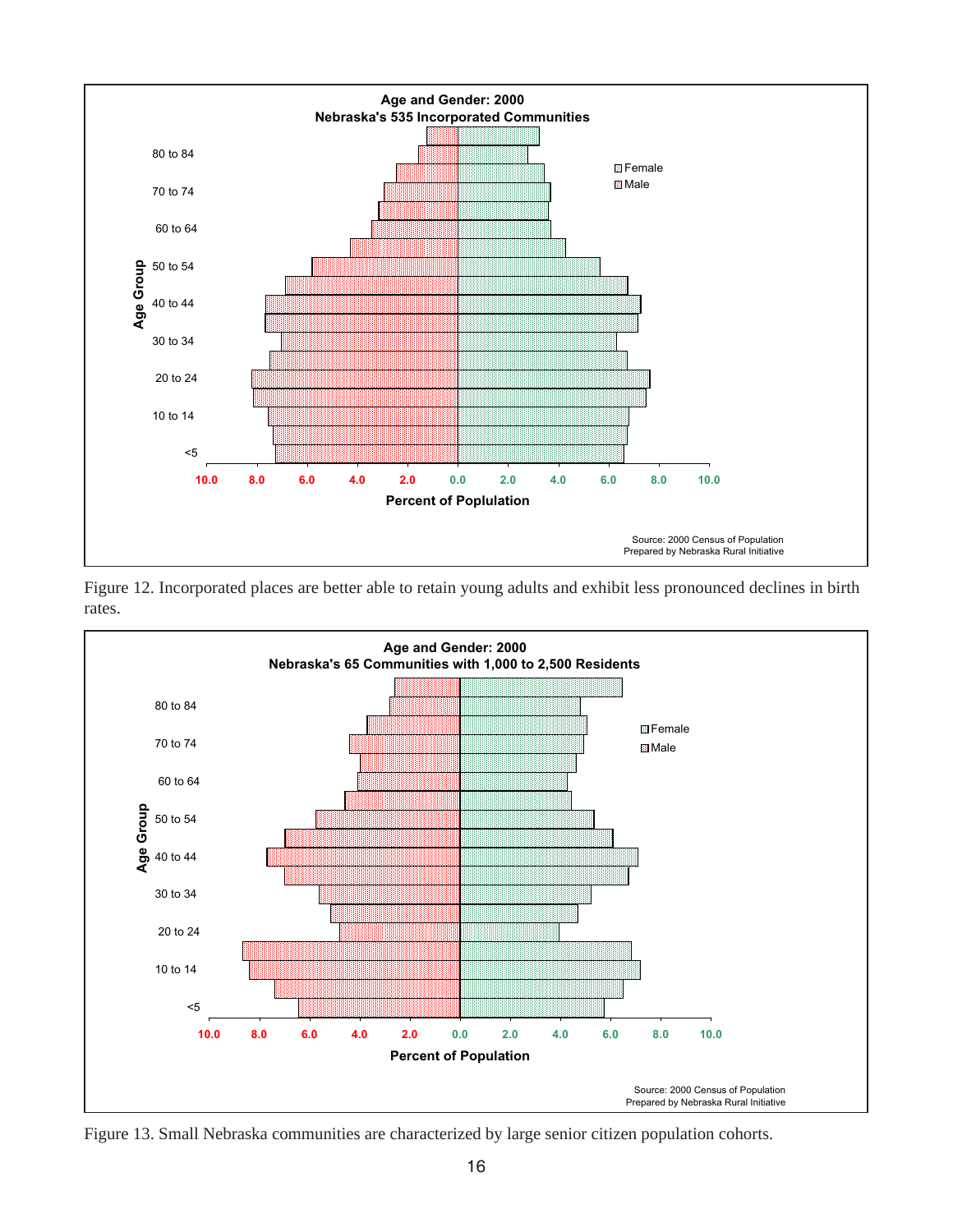within the Open Country population. There we find nearly one-third fewer children in the birth to fiveyear cohort than in the 10- to 15-year cohort. The 20- to 24-year age group represents an out-migration of over one-half of the cohort following high school. After age 60, even the senior population is smaller than that of the state, as seniors leave the Open Country and migrate to incorporated communities where services and especially health care are more readily accessible.

The impact of that movement upon age structure in smaller communities can be clearly seen in Figure 13. In Nebraska communities of 1,000 to 2,500 residents, the decline in cohort size after age 59 is much slower than is seen in the Open Country, and even slower than the state average. Indeed, for women, the pattern is actually reversed. This pattern is, in part, explained by the in-migration of young retirees from the countryside. In such communities, seniors, and especially senior women, generally become the dominant age group and the largest market segment.

In these small communities, the declining birth rate loss of young adults (age 20- to 35-years) are seen to be much like the trends found in the Open Country, if not quite so dramatic. However, as demographic snapshots, these patterns still do not tell the full story of population change in rural Nebraska. To fully understand the operative trends we must look at the population as it has changed over time.

#### **Depopulation and Age Cohorts**

Demographic change is most often described at the aggregate level; the population either grew or declined. In general, we define growth as demographic success and decline as failure. Thus, to say that a rural county is losing population leads to the logical conclusion that it is failing economically and socially as well as demographically. However, we have already demonstrated that the demographic trends that have characterized Nebraska's Open Country population are not necessarily repeated in all of its communities, or even its smaller communities.

Similarly, within communities, it is helpful to look more closely at demographic and economic trends before writing their epitaph. Changes within birth cohorts are especially informative. A birth cohort is simply all of the people born in a given time frame. Figure 14 is a graph depicting the movement of Nebraskans in ten-year birth cohorts over the last twenty years. Birth cohorts are shown in three bar groupings.

An example will be useful. The three bars on the left of Figure 14 represent the cohort of persons born between 1966 and 1975 as they were counted in the 1980, 1990 and 2000 Censuses. In 1980, that cohort was age 5 to 14 years and numbered about 240,000. In 1990, when between the ages of 15 and 24 years, cohort numbers had declined by about 15,000, representing both death and out-migration over the decade. By the year 2000, the cohort was age 25 to 34 years, and had grown by 1,000 or so persons, indicating a small in-migration.

Moving from left to right in Figure 14, the pattern of out-migration in the 1980s and a small return migration during the 1990s is repeated for the birth cohort of 1956 to 1965. After that, each birth cohort is characterized by a slow decline. The decline accelerates among older cohorts as death becomes an increasingly important factor in determining population numbers.

The two left-hand bar sets also demonstrate the effect of declining birth rates. The cohort that was age 5- to 14-years in 1980 was found to be some 20% smaller than the cohort age 15- to 24-years in the same census. The actual decline in birth rate would be still greater as the 15- to 24-year old group would have also experienced some out-migration.

Compare the pattern seen in Nebraska as a whole (Figure 14) with that seen in the state's Open Country population (Figure 15). The pattern is very similar, but the outcome is more extreme. About half of the youngest cohort disappeared between 1980 and 1990, and while considerably slower, decline in that cohort continued during the 1990s. The small return migration for the 1956 to 1965 birth cohort is repeated. Also repeated is the decline among each of the older cohorts; however, the rate of decline is again seen to be much faster than that of the state as a whole.

Finally, compare the state and Open Country populations to that of Nebraska's small towns, as depicted in Figure 16. Perhaps surprisingly, towns with populations of between 1,000 and 2,500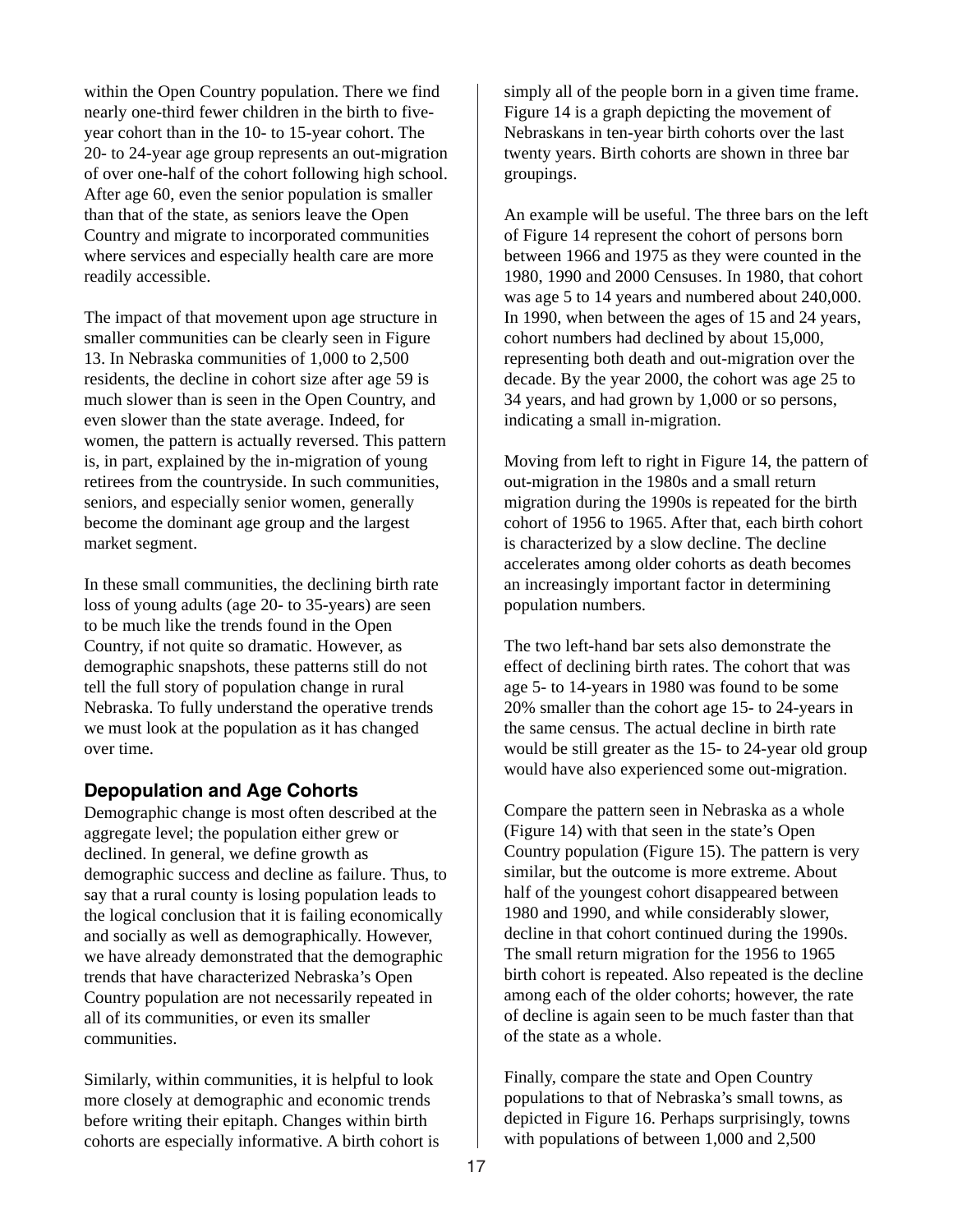

Figure 14. Nebraska has tended to see losses in all age cohorts over the last 20 years. Figure 14. Nebraska has tended to see losses in all age cohorts over the last 20 years.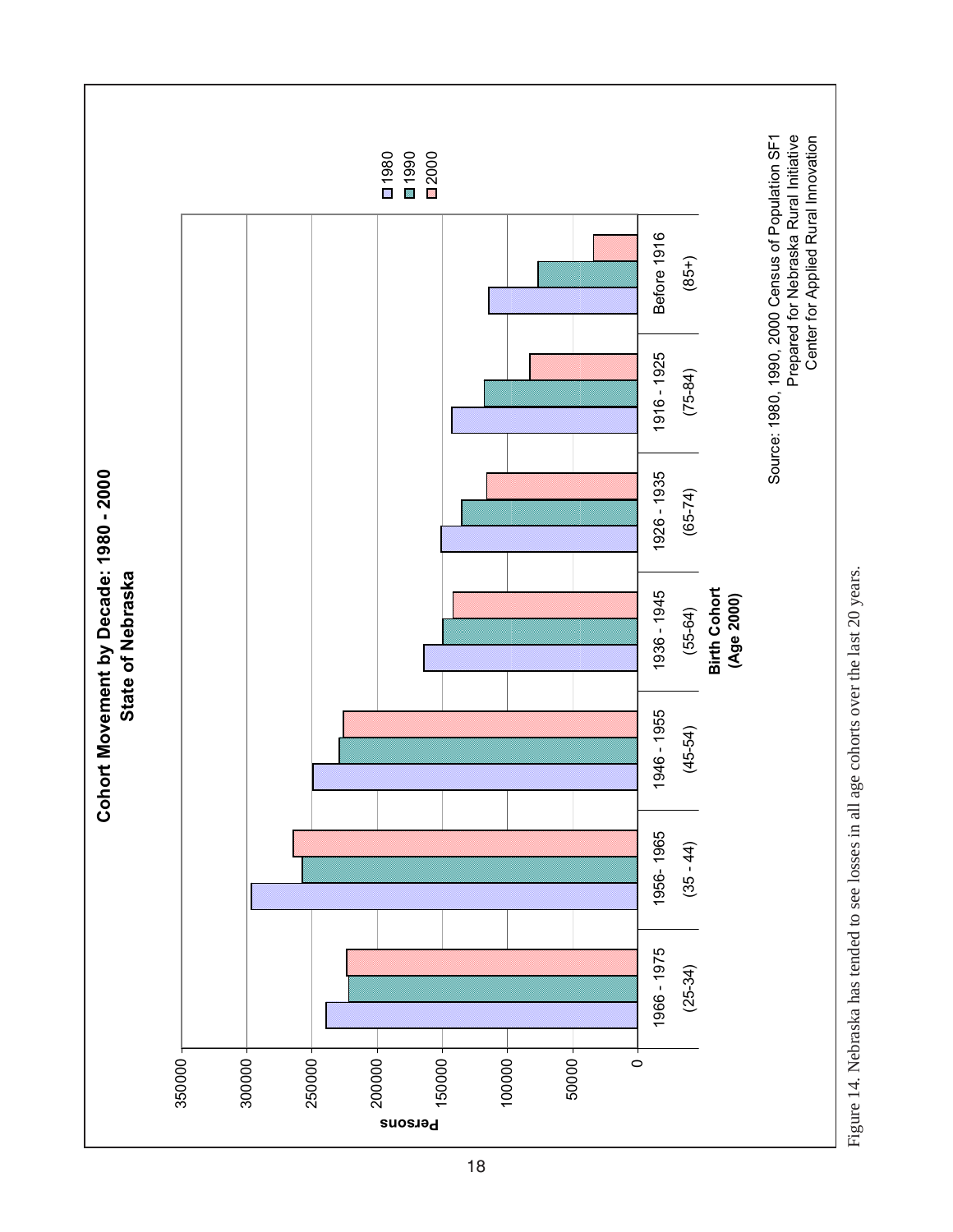

Figure 15. Out-migration of the young has been most pronounced in Open Country areas. Figure 15. Out-migration of the young has been most pronounced in Open Country areas.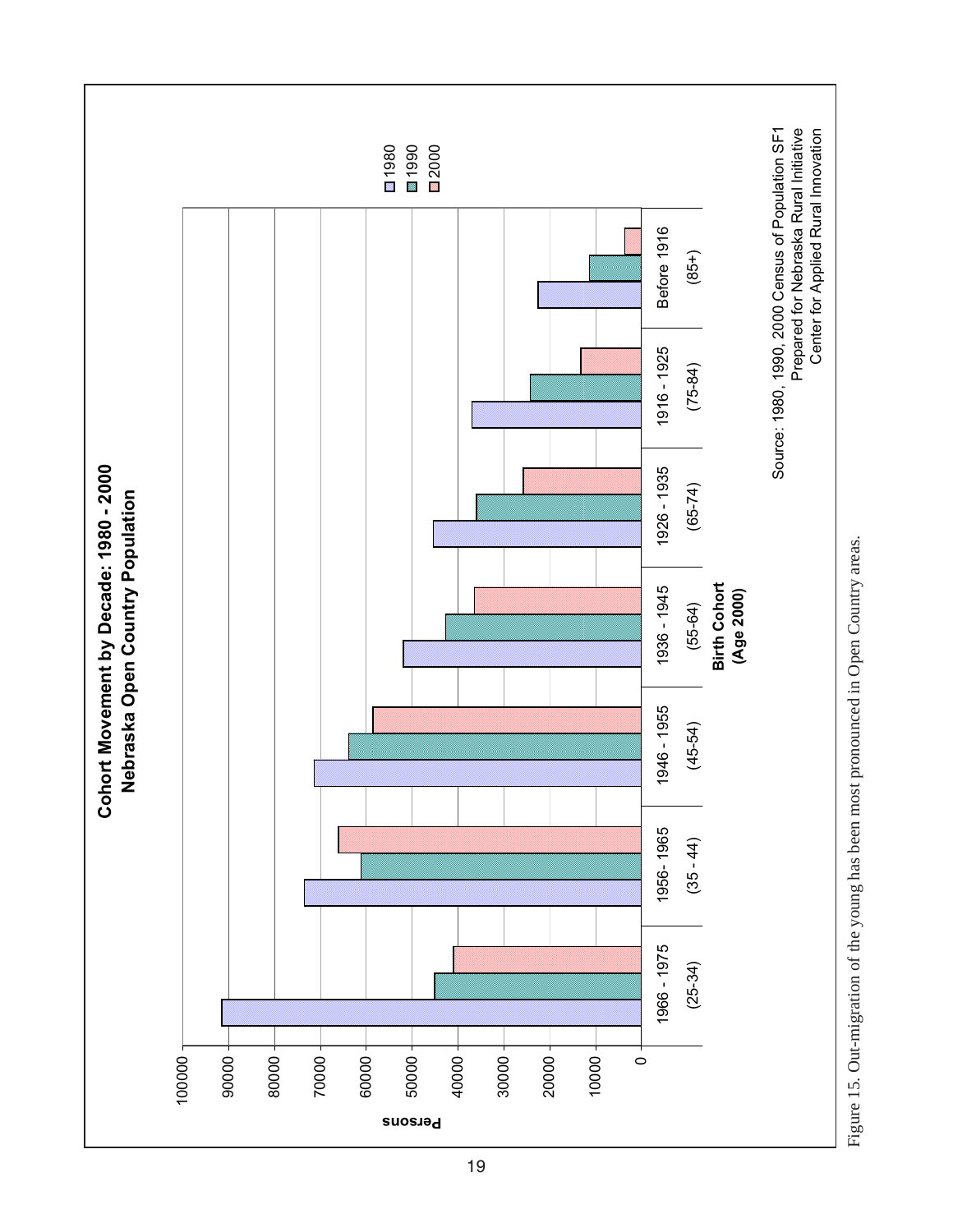

Figure 16. Smaller Nebraska communities have done relatively well in attracting and retaining people in their prime earning years. Figure 16. Smaller Nebraska communities have done relatively well in attracting and retaining people in their prime earning years.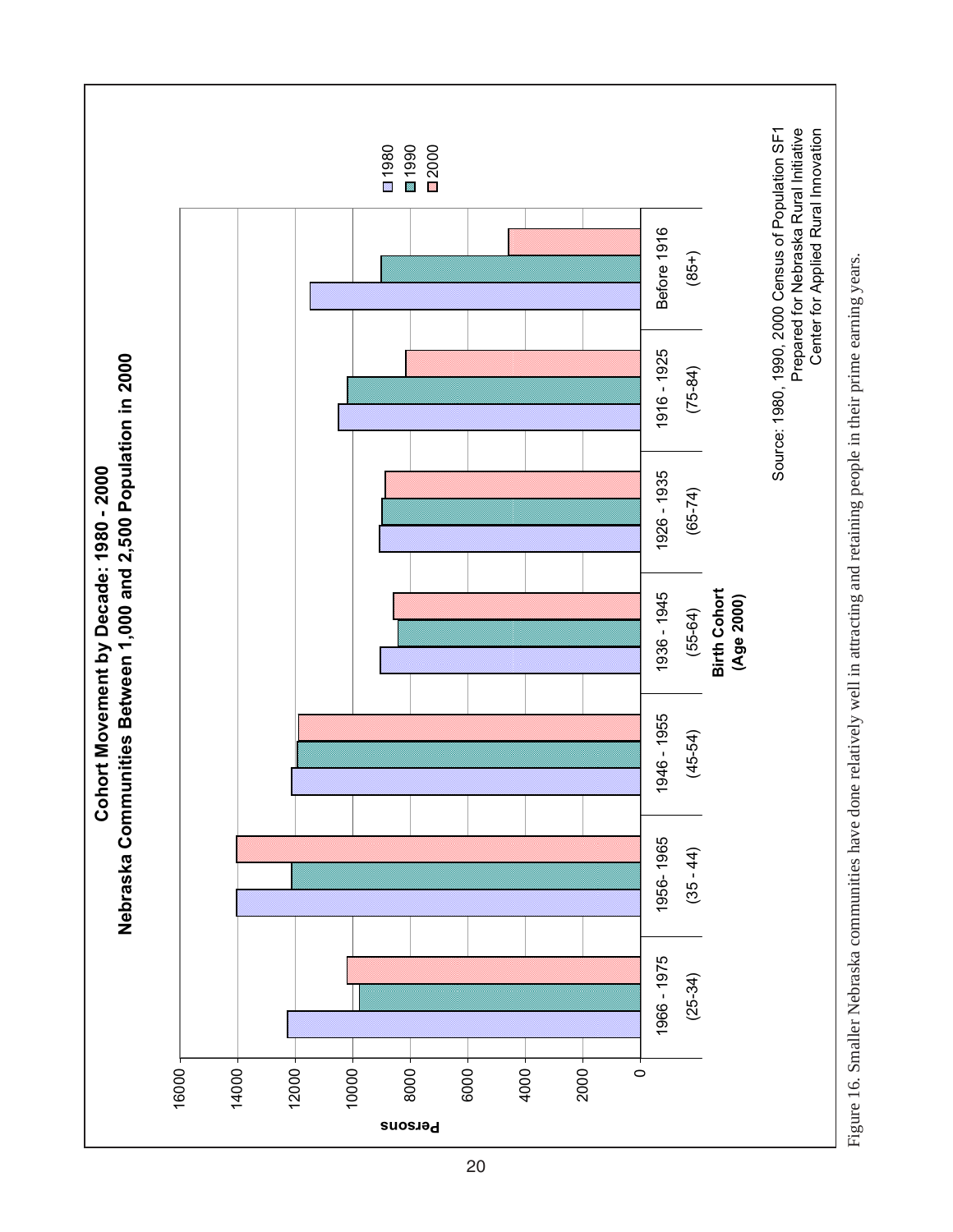persons have done relatively better than the state as a whole at recovering members of the 1956 to 1965 birth cohort, and have also done better than the state at retaining older birth cohorts. The relatively large losses in the oldest birth cohort during the 1990s can be explained as deaths among the large concentration of the most elderly found in these communities (see Figure 13).

Between 1990 and 2000, Nebraska's smaller communities significantly outperformed larger communities in their ability to attract persons in their prime earning years. On average, communities with populations of fewer than 2,500 saw an increase of nearly 25% in the population age 30 to 39 years during the 1990s. In that same decade, Nebraska communities with populations larger than 5,000 persons saw a decrease of over 6% among members of that age group. This phenomenon is depicted in Figure 17.

The loss of this particular cohort in larger communities can be explained in large part as the out-migration of persons completing their higher education (the cohort would have been age 20 to 29 years in the 1980s), since virtually all such institutions in Nebraska are located in communities with more than 5,000 residents. However, the fact that rather a large percentage of these Nebraskans selected smaller communities in which to reside is the more salient point for the purposes of this paper. The question to be answered is: Will they choose to have children?

#### **Job Creation and the Growth of Small Rural Communities**

During the 1990s, many small communities in rural Nebraska saw an increase in population among persons in their prime earning years (30- to 45-years of age). While the movement of these people to rural areas was not sufficient to fully replace the population losses among the cohort experienced during the 1980s, it was in many cases still a substantial return migration. Why would such a movement occur? Perhaps people who spend their childhood in small communities or maintain kinship relationships with such places tend to look favorably on such places as locations in which to raise their own children (Cordes, et. al., 1997; Vogt, Allen and Cordes, 2003). However, it is also likely that these people migrated to rural areas because of the availability of employment.

According to the Bureau of Economic Analysis, 41 Nebraska counties saw increases in total wage and salary jobs of more than 10% during the 1990s. Among these counties, 35 were non-Metropolitan. Overall, 63 of Nebraska's 93 counties saw an increase in total wage and salary jobs during the decade. The spatial relationship between job increases and population growth for rural communities can be seen in Figure 18.

Adding wage and salary jobs, as measured here, is not necessarily synonymous with a vibrant economy. That is because we are not able to distinguish between full-time and part-time jobs. If, as a result of decreased demand, an economy is converting full-time jobs to part-time jobs, it is theoretically possible to see the total number of jobs increase, while the total number of available working hours actually decreases. There are, however, indications that this was not (or at least not universally) the case in rural Nebraska during the 1990s.

Figure 19 depicts change in total job numbers for counties and change in the size of the labor force for communities. In general, counties that saw an increase in total wage and salary employment were also likely to see labor force growth on a community level. Both commuting and migration patterns complicate this picture, and we do see labor force growth occur in some communities that are imbedded in job-loss counties. This is likely either the result of commuting to other counties or of Open Country populations moving into incorporated communities as economic activity is consolidated in towns. We also see some communities that are characterized by labor force declines even though they are located in job-growth counties. This can be explained, in part, as the result of an aging population migrating to rural service centers.

Finally, Figure 20 depicts the same county level change in wage and salary jobs, and changes in the proportion of work that was full-time for workers residing in communities. In this case we have used a fairly strict definition of "full-time" employment; 35 or more hours for 50 or more weeks.

Again, as seen in the depiction of labor force changes, there are anomalies in the pattern of job growth and change in full-time employment. However, it appears to be the case that communities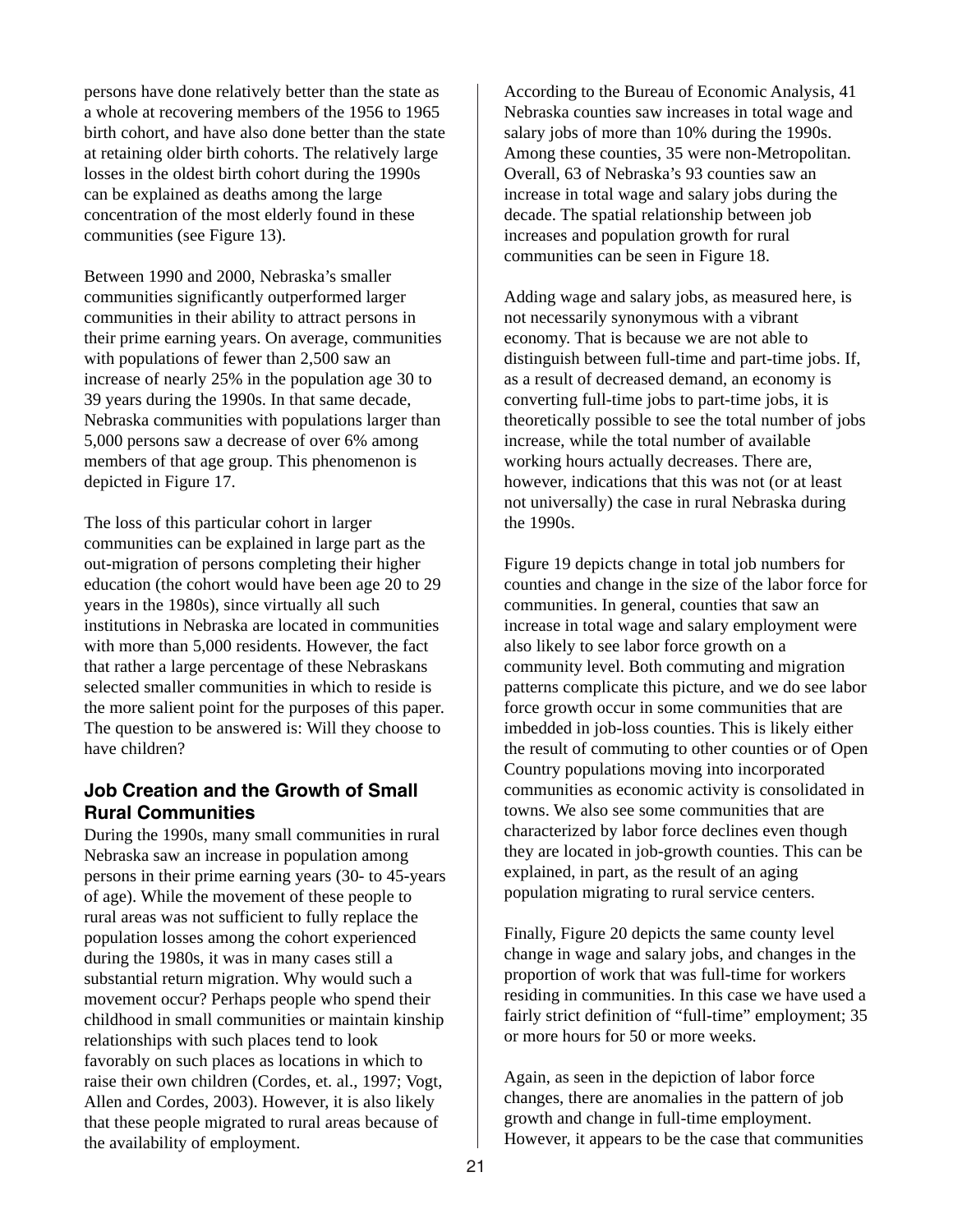

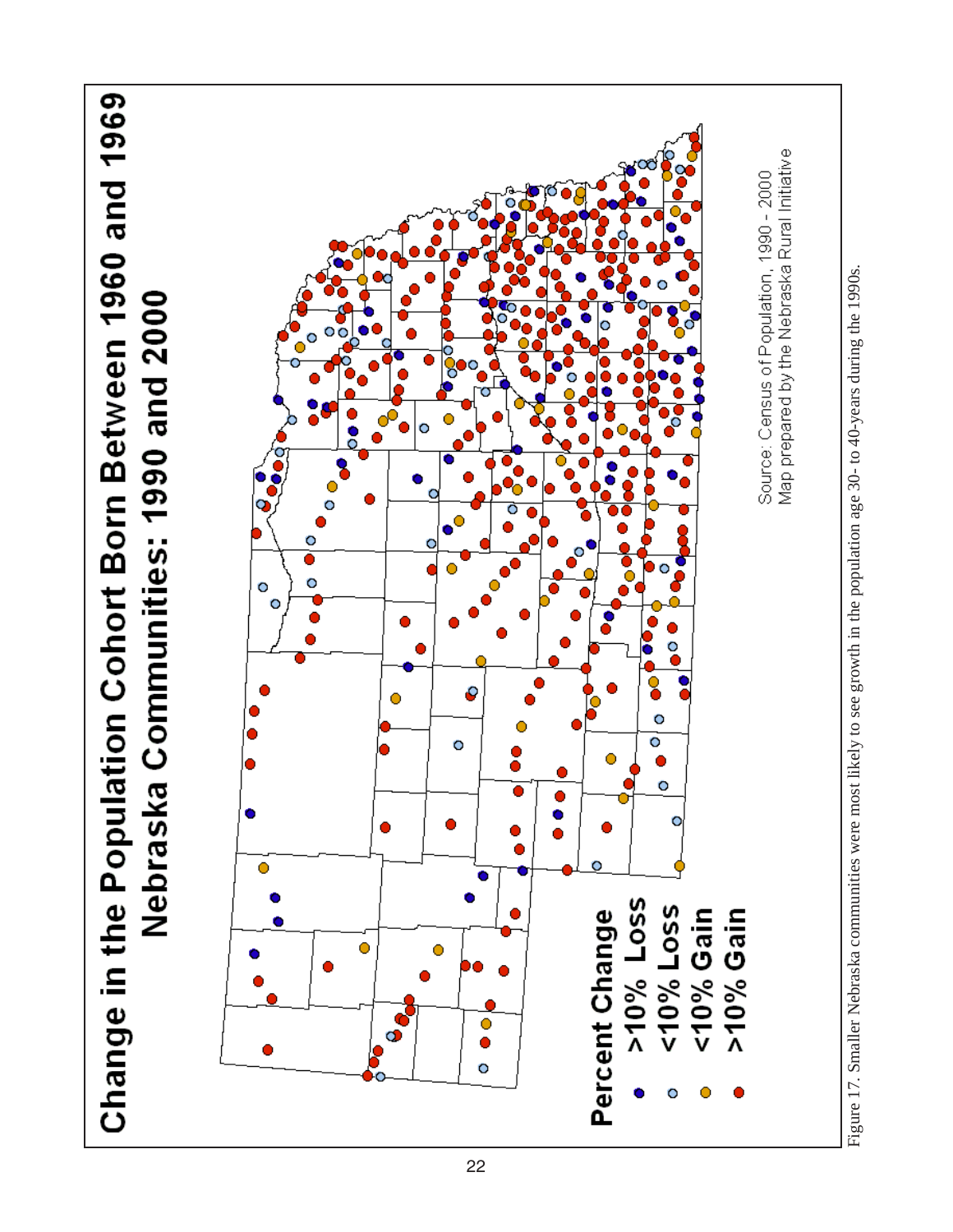

23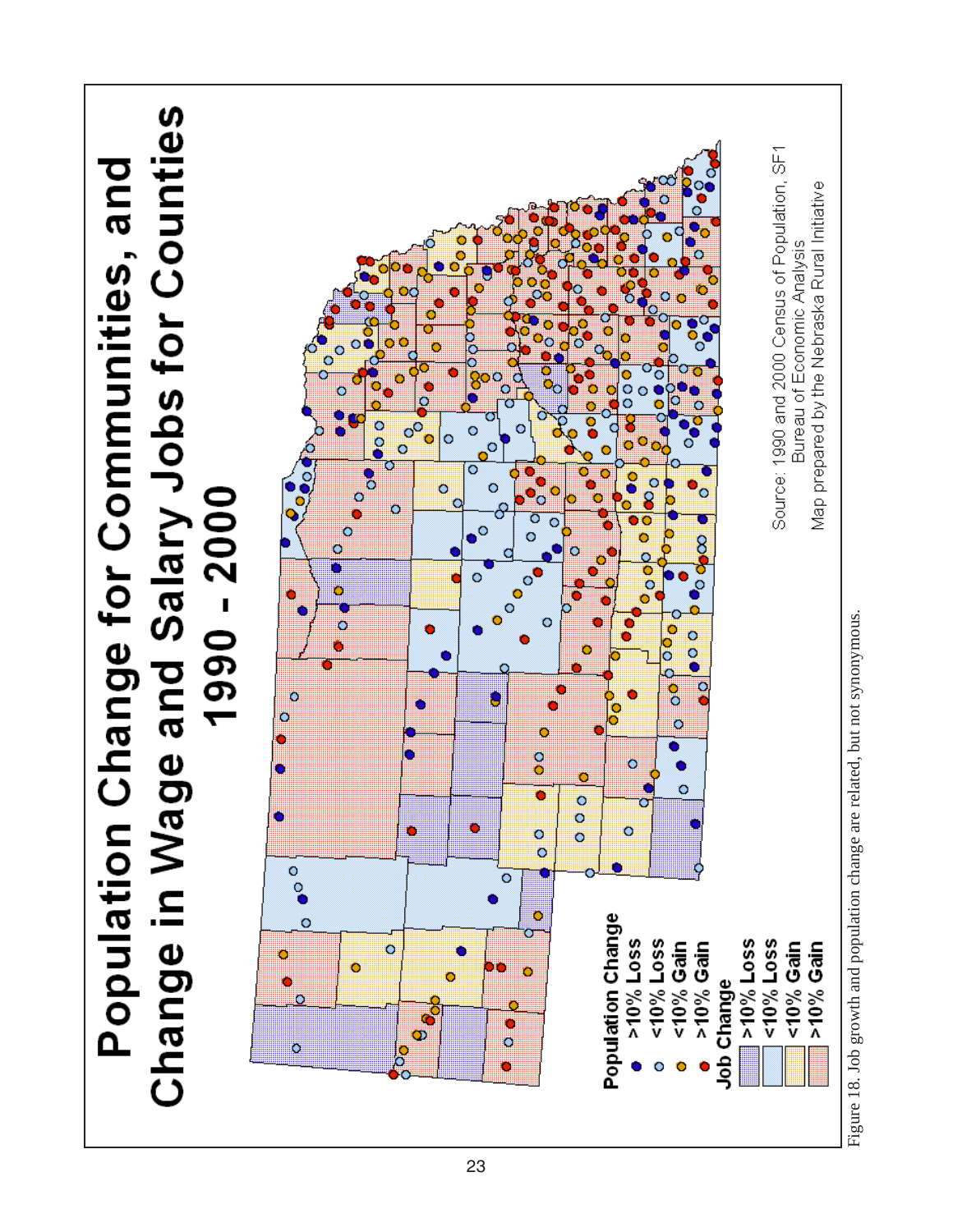

Figure 19. Many smaller Nebraska communities saw growth in their labor force during the 1990s.Figure 19. Many smaller Nebraska communities saw growth in their labor force during the 1990s.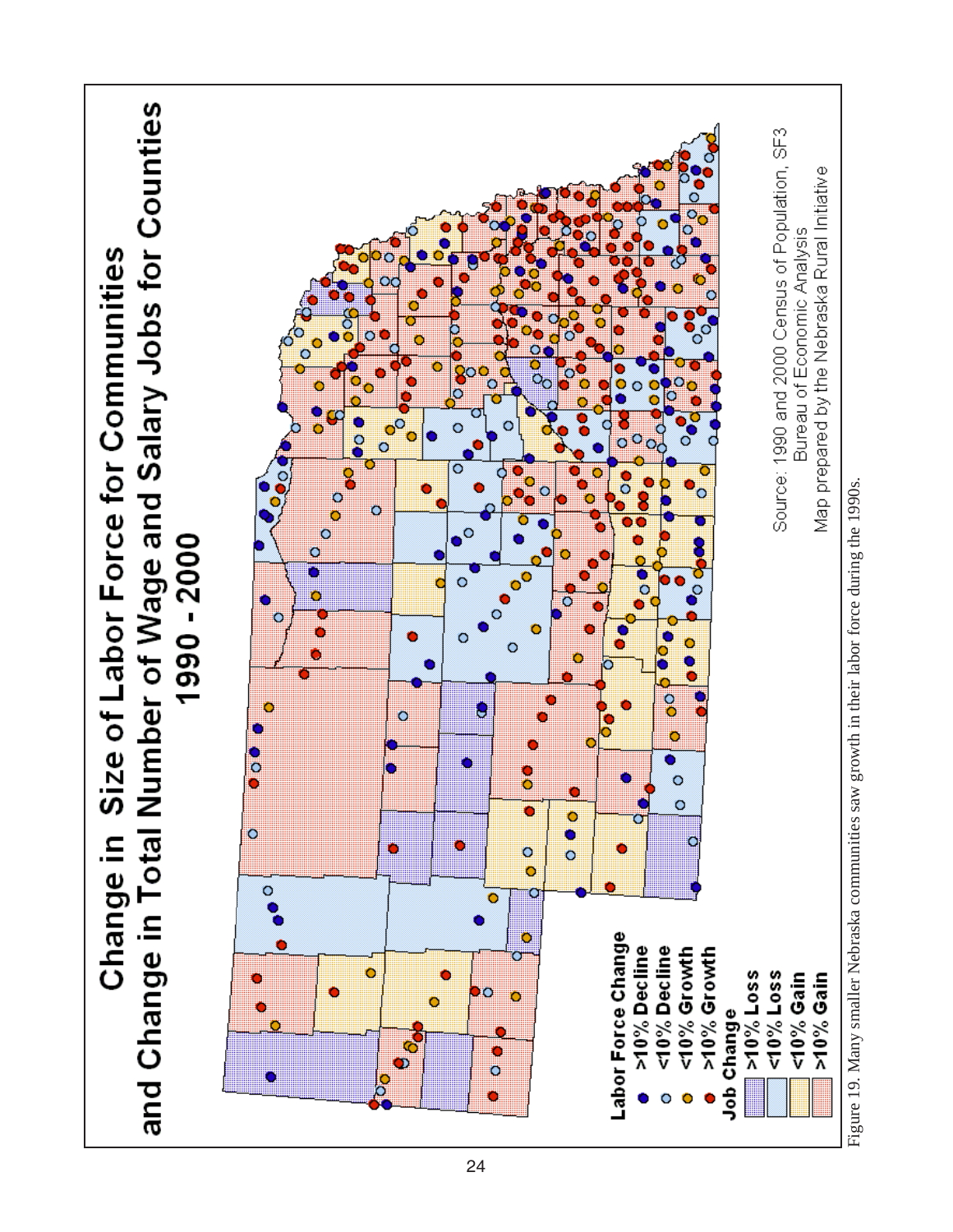located in counties with increasing numbers of wage and salary jobs were more likely to see increases in the proportion of workers with full-time employment. It then seems apparent that even if the jobs being created in rural areas are part-time, they are being created in sufficient numbers to allow even a growing labor force to locate, or at least to piece together, full-time work.

The North Dakota State Data Center (2005) estimates that Nebraska ranks second in the nation in the proportion of the labor force that holds multiple jobs (9.4%). The importance of holding multiple jobs increases in rural areas, and it is often entrepreneurial in nature. In a series of case studies in Western Nebraska, Edgcomb and Thetford (2004) found 28 part-time entrepreneurs operating 39 varied businesses, most in an informal manner. While it is not possible to precisely estimate how widespread this phenomenon is in rural Nebraska, it seems probable that such activity constitutes at least a portion of the increase in full-time employment.

#### **Educational Attainment**

If, as the data indicate, not all rural communities are rapidly losing people of working age, are they, as Walser and Anderlik suggest, losing their well educated population? Again, as depicted in Figure 21, the county- and community-level data provide us with a mixed and complex picture.

Certainly most of Nebraska's rural counties lag behind the state in terms of the proportion of their population holding an advanced degree (defined here as an Associate's or higher). In fact, only five non-Metropolitan counties (three of which are Frontier counties) exceed the state in the relative size of their degree-holding population. However, it is also true that nearly half of Nebraska's incorporated communities saw increases in their degree-holding population between 1990 and 2000 that exceeded the increase seen statewide. More importantly, 178 of these communities were found outside of the Nebraska's Metropolitan areas. While somewhat concentrated in the more densely populated eastern portions of the state, these communities are found in all regions and are located within all county types. They are no more likely to be located along the Interstate or in the vicinity of large trade centers than they are to be anywhere else.

#### **Retail Trade and a Note on Wal-Mart**

Walser and Anderlik (2004) chose Nebraska to exemplify the impact of big box discounters, and Wal-Mart in particular, on local commercial activity. Those authors point out the well-established relationship (found in central place theory) between farm size and business. Simply put, as farm size increases and the farm population declines the number and complexity of businesses in smaller places tends to decline in proportion. As they decline, such places become less important as destinations for the surrounding population, and ultimately will be able to provide only the most basic of goods and services. This pattern is reinforced by the tendency of shoppers who travel to larger markets for higher order items to also acquire basic items as part of the trip.

Using county-level data, Walser and Anderlik demonstrate that Wal-Mart stores are most likely to be located in growing areas. In fact, of the 23 Wal-Mart stores in Nebraska, 19 are to be found in growing counties. More importantly, Wal-Mart locations are closely associated with the largest markets in the state. Every Nebraska community with more than \$100-million in total taxable retail sales (excluding autos) is home to not just a Wal-Mart, but a Wal-Mart Super Center.

Wal-Mart's logistical advantage notwithstanding, the last three years (2000 to 2003) of available retail sales data have demonstrated an interesting phenomenon. Of the 176 Nebraska communities that saw taxable retail sales grow by more than 20% over those years, only one was home to a Wal-Mart (the Omaha suburb of Bellevue). Moreover, more than two-thirds of the fast growing retail communities were located neither in a Metropolitan county, nor along the Interstate.

These data, which are depicted in Figure 22, may be merely an anomaly, but they are interesting in that they are somewhat counter-intuitive. In addition, they represent a pattern that is repeated when looking at changes in pull factors for the same period. That is, the Nebraska communities that experienced the fastest growth in retail pull factors between 2000 and 2003 were not Wal-Mart locations. They were, however, for the most part nearby.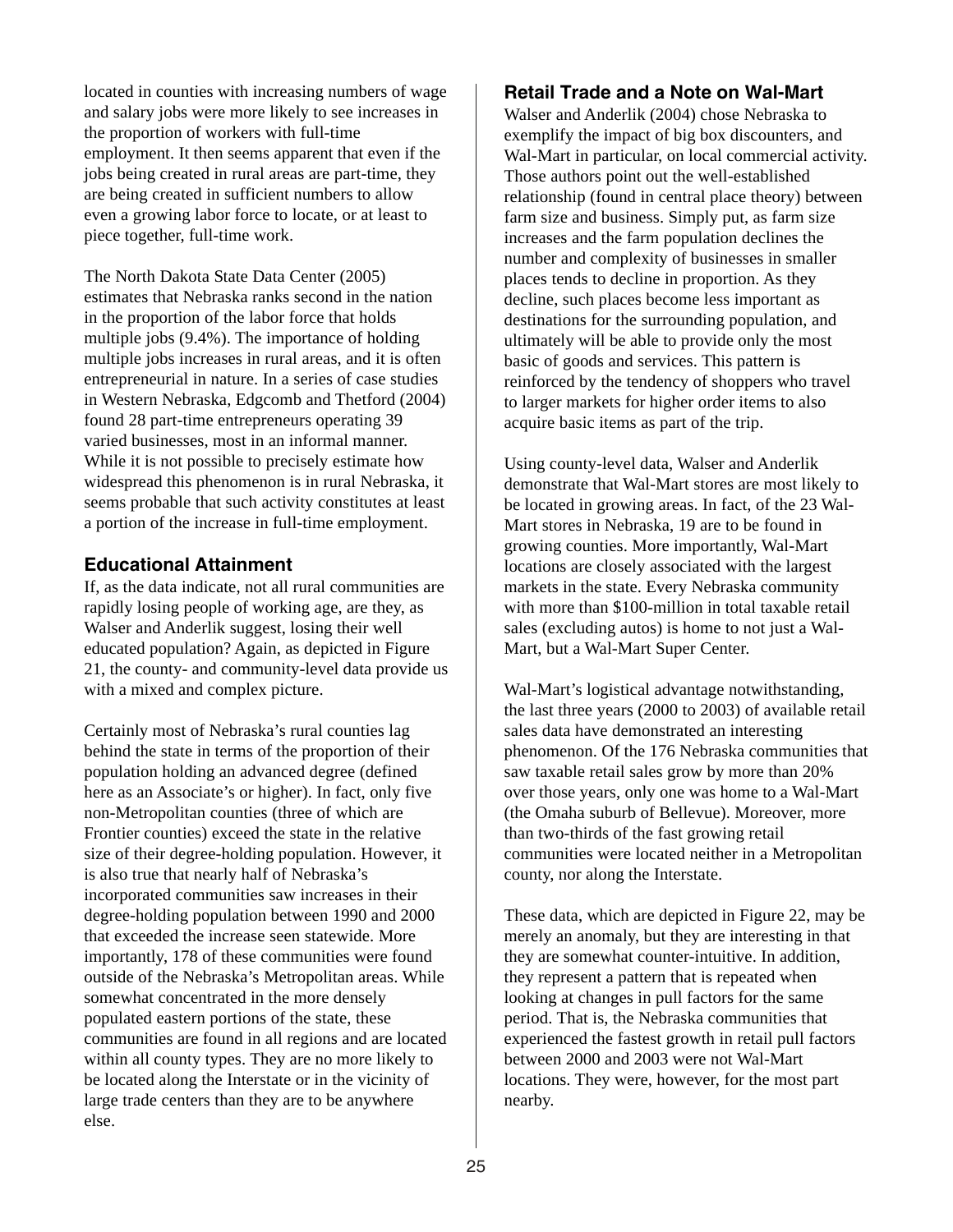

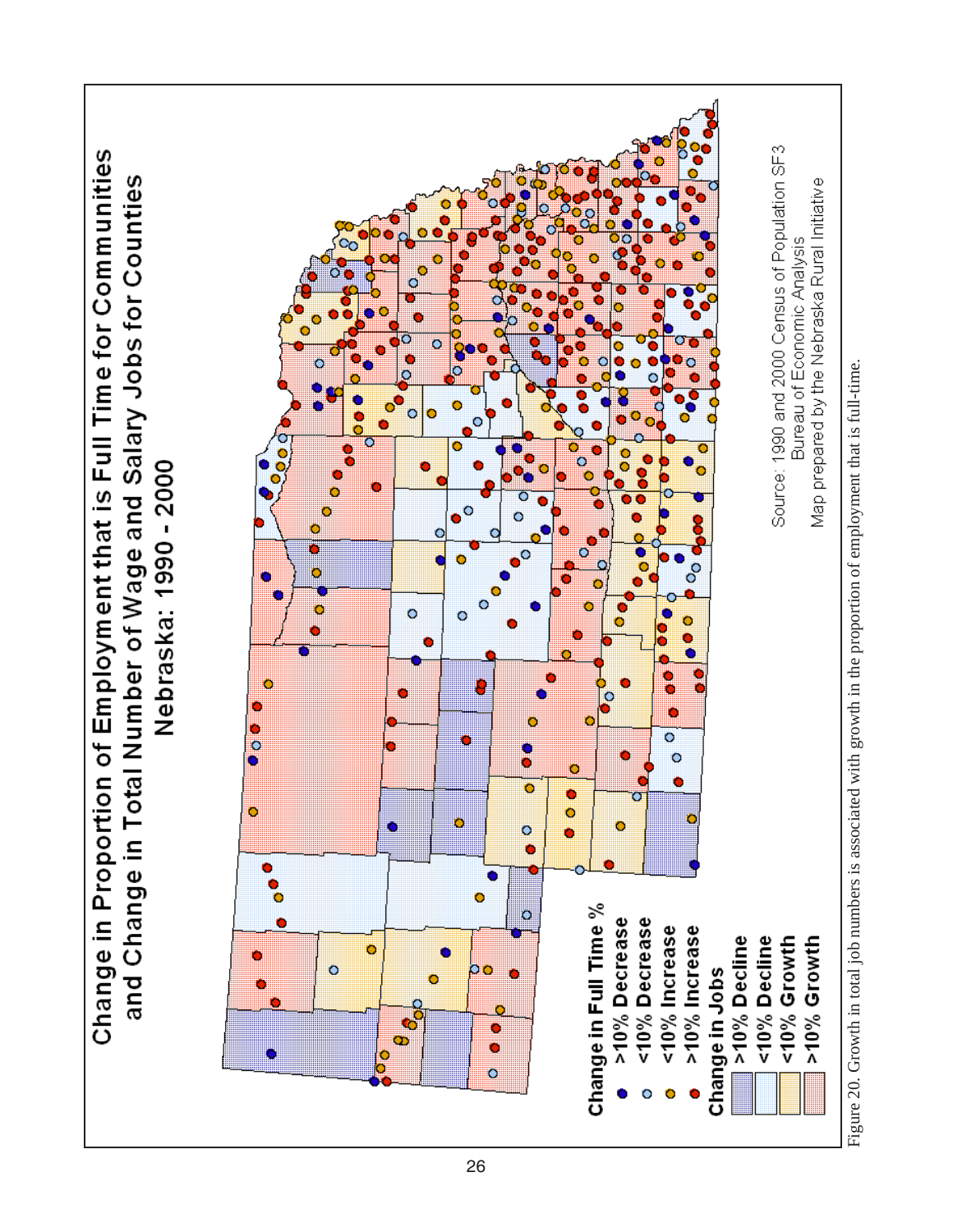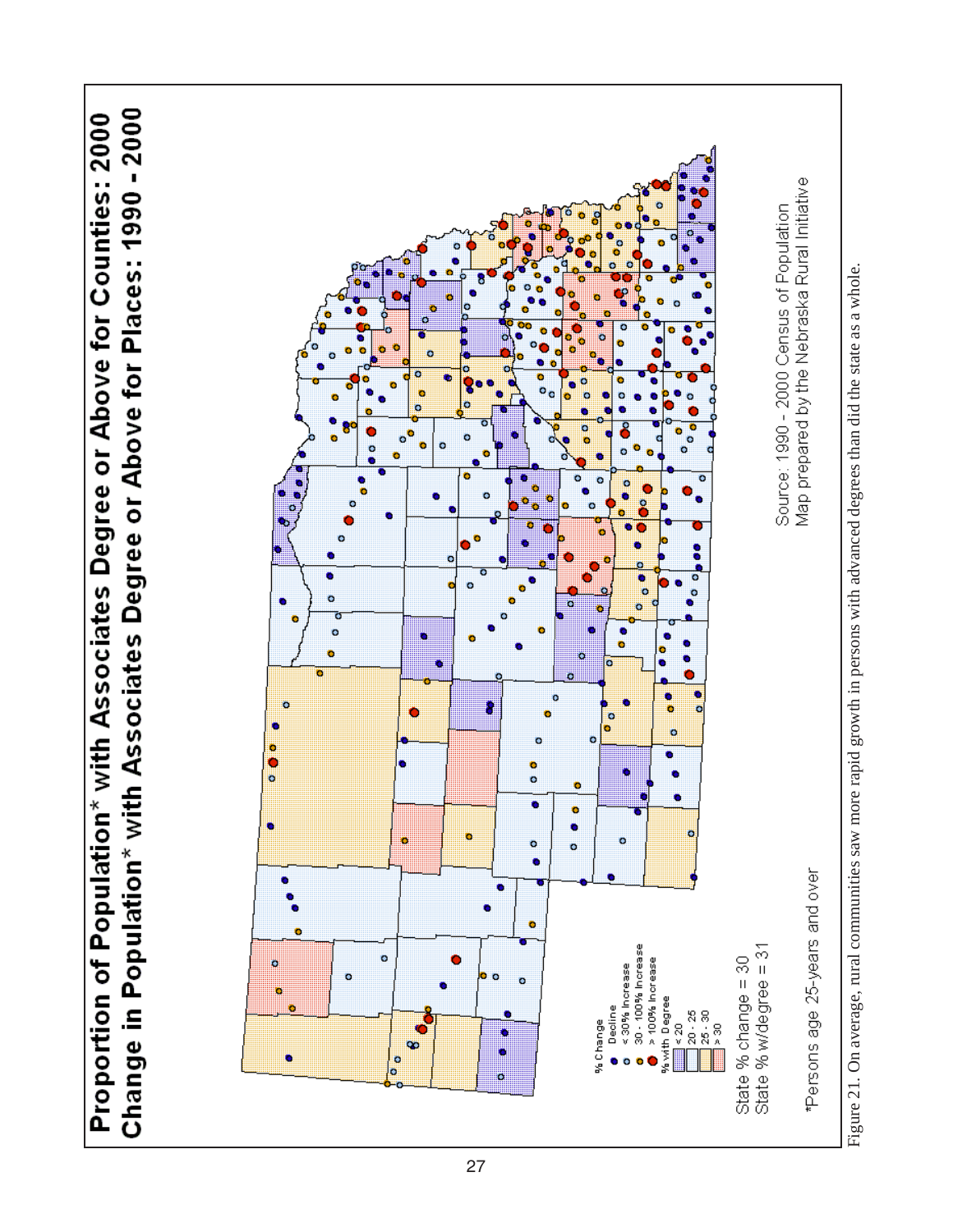

Figure 22. The most rapid growth in taxable retail sales has recently been found in smaller trade centers. Figure 22. The most rapid growth in taxable retail sales has recently been found in smaller trade centers.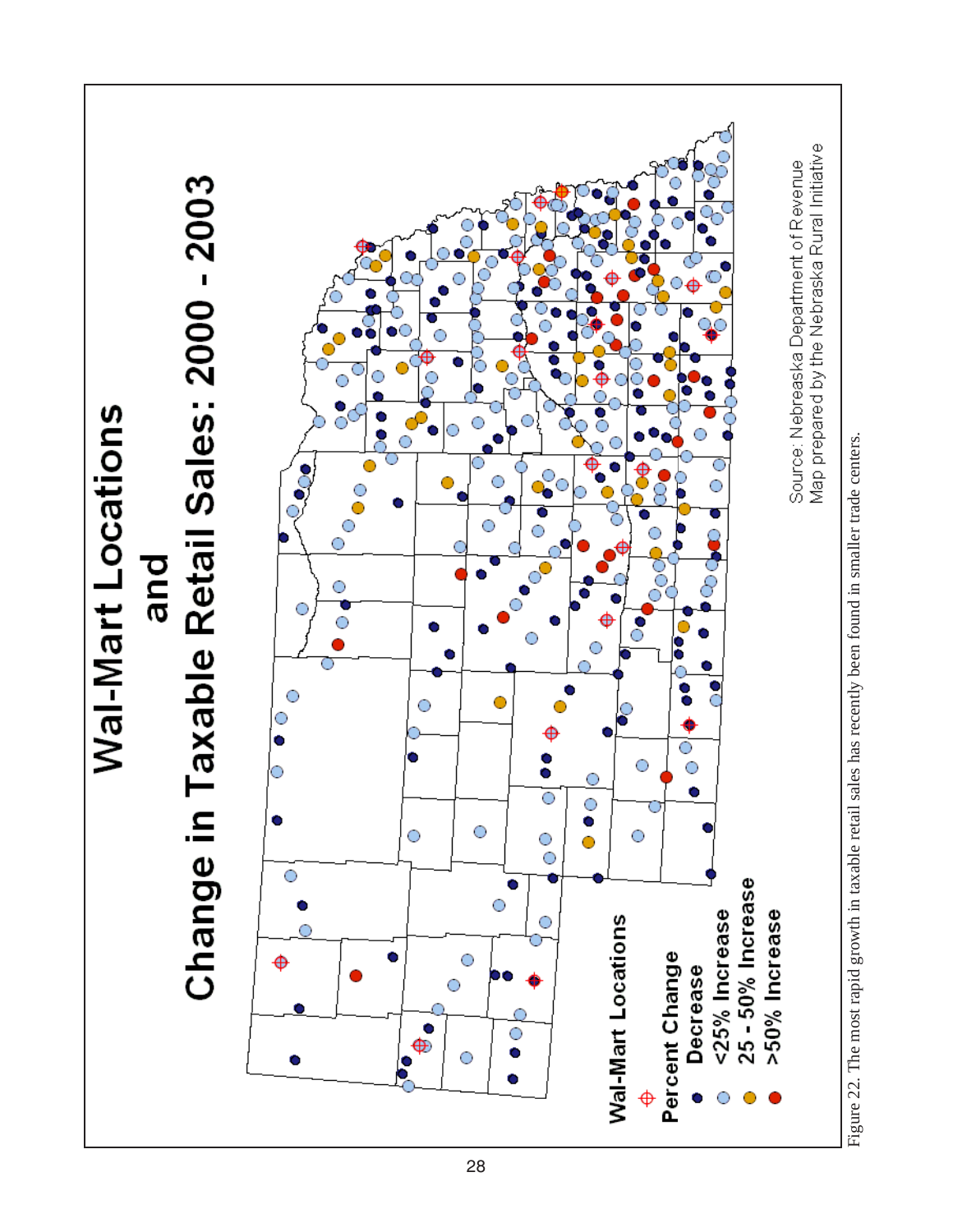These data in no way negate the economic dominance of large trade centers in Nebraska. Among Nebraska's 531 communities, the 21 Wal-Mart locations were home to 73% of the total population in 2003, but accounted for 84% of total taxable retail sales, and 86% of the total increase in sales (even though this represented only a 0.1% increase in total market share over that which they held in 2000). When Metropolitan communities are excluded, the remaining 16 Wal-Mart communities contained 42% of the community-based population and accounted for 59% of taxable retail activity. However, the total retail market share for those 16 places decreased by 0.1% between 2000 and 2003. In fact, those 16 communities (in aggregate) underperformed the state in terms of growth in taxable sales by 1.3%.

Certainly Wal-Mart does not intentionally locate in communities that demonstrate limited potential for growth in sales. However, recent research has concluded that the overall economic impact of big box retail, in general, and Wal-Mart, in particular, may actually be to limit the reduction of poverty in their home communities (Goetz and Swaminathan, 2004). If that is so, the presence of mega-retailing may in fact depress retail growth potential over time. This will be a topic of research interest among economic developers and policy analysts for years to come.

#### **Considerations for the Future of Rural Nebraska**

As it turns out, there are in fact communities in rural Nebraska that are growing in population, that are adding jobs, that are increasing the size of their labor force, improving the average worker's prospects for full-time employment, increasing in their level of educational attainment and improving their retail market position.

This paper is not meant to suggest that all is well on the rural Great Plains, or even that there has been any significant change in the overall trends that have been so well documented by so many authors. Certainly the declining numbers of rural families with children is a matter of grave concern for the future. There are, however, a couple of other points that seem to be worth consideration by those interested in documenting the condition of this or any rural region.

First, county level data don't necessarily provide a complete picture of everything that is going on within rural social and economic systems. Undeniably, population declines in the countryside have had an impact upon rural communities. Still, it may be that some communities have found ways to adapt to these changes, and it does appear that counter-trends, albeit small, are starting to emerge.

Second, aggregate population numbers tell an important but again an incomplete story. The declining population in rural Nebraska is being fueled by essentially three things: Declining birth numbers, death among a large senior population and out-migration by young people following their secondary school education. It is also apparently being mitigated in some communities by the return of working age people. Nebraska studies have shown a strong attachment to place that would motivate return migration among working age persons with rural origins (Nebraska Rural Poll 1995 – 2004). It seems likely that at least some rural communities have found a way to either generate or maintain enough economic activity to support that migration, and one must at least entertain the possibility that sustainable population equilibrium can be achieved.

Finally, if any state were likely to collapse into a small series of economic black holes, it would be Nebraska. While the state is home to 531 incorporated communities, only 32 of these have populations greater than 5,000, and half of those are either located in Metropolitan counties or along the Interstate. Yet these, for the most part, are not the communities that have most recently seen the highest levels of growth in retail sales or in their retail market capture. Perhaps one or more businesses in these small communities have found a way to market themselves as an alternative to large centers, have engaged in the sale of highly specialized products that will draw a regional or tourist type clientele, or have found ways to profitably utilize new technologies. It is also possible that their apparent success is associated with some of the population trends that we have explored earlier in this paper.

Theoretically one supposes that it is possible for the rural Great Plains to end up as a great, empty buffalo commons. But such an outcome seems unlikely. If nothing else, there are those people who,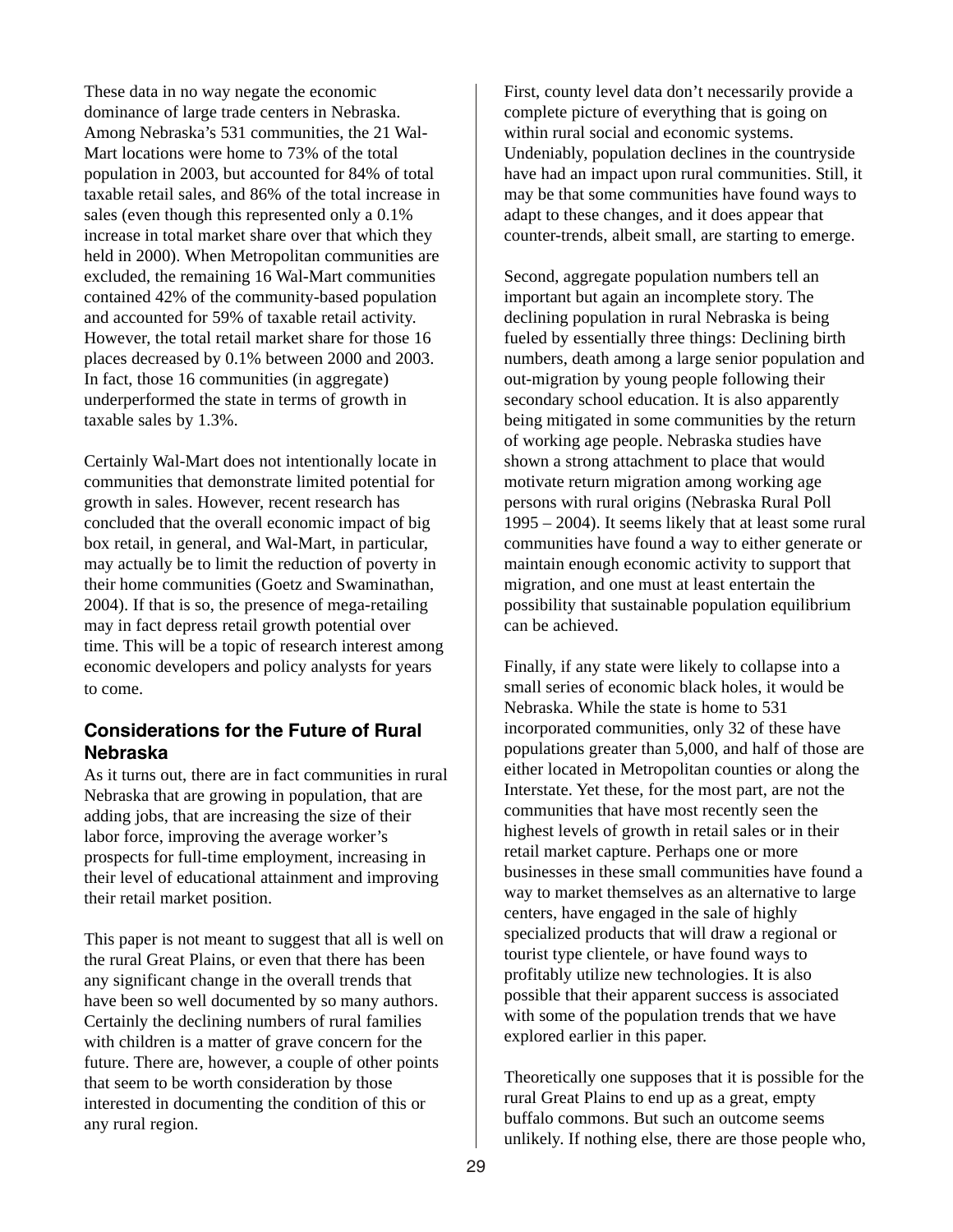for whatever reason, will simply refuse to live in a large urban concentration, and will define large as whatever it means to them. For these people, the valuation of place is higher than the likely reward of out-migration (Cordes, et al. 2003). In the meantime, there are certainly some rural communities that are thriving, by at least some standards, and where there is an investment in manufacturing, service, market and public infrastructure which is unlikely to be abandoned.

Wouldn't students of rural America be at least as well served by looking for rural counter trends and analyzing what they find as they are by restating the well-documented relationship between changes in agricultural scale and rural decline? If there is to be a change in the economic and social direction of rural America, it will start somewhere, and indeed may already have begun. If that is true, it will stand a greater chance of success if we take note of it.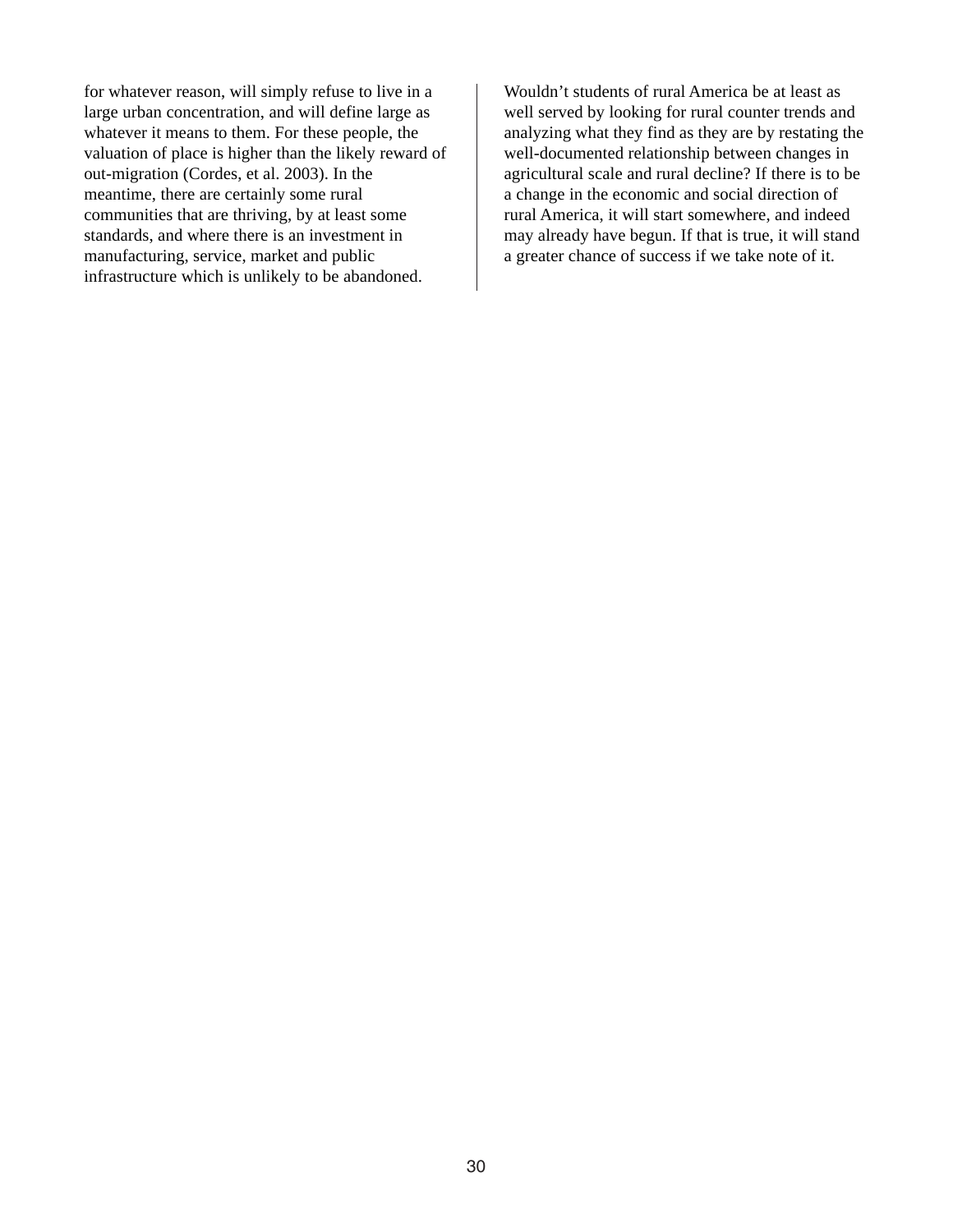### **References**

- Brown, David L., Fred K. Hines and John M. Zimmer, 1975. "Social and Economic Characteristics of the Population in Metro and Nonmetro Counties: 1970." *Economic Research Service*.
- Coffman, Jack and George Athan. May 9, 2005. "Do Small Towns Have a Future?" *The Future of Small Towns*. Minnesota Public Radio Web Site: http://www.luc.edu/depts/sociology/johnson/p99webn.html
- Cordes, Sam, John Allen, Richard C. Bishop, Gary D. Lynne, Linda Robison, Vernon D. Ryan and Ron Schaffer. 25, November, 2003. "Social Capital, Attachment Value, and Rural Development: A Conceptual Framework and Application of Contingent Valuation." American Journal of Agricultural Economics, On-line Publications
- Cordes, Sam, John Allen, Rebecca Elkins, Amber Hamilton and Matt Spilker. May, 1997. "Nebraska's New Residents." *Cornhusker Economics*, Cooperative Extension Division, University of Nebraska-Lincoln.
- Dick, Everett. 1975. *Conquering the Great American Desert*. Nebraska State Historical Society. Vol. XXVII.
- Edgcomb, Elaine and Tamra Thetford. 2004. *Making it in Rural America.* FIELD (Microenterprise Fund for Innovation, Effectiveness, Learning and Dissemination). Washington, D.C.
- Goetz, Stephen J. and Hema Swaminathan. October, 2004. "Wal-Mart and County-Wide Poverty." *AFRS Staff Paper No. 371*. Department of Agricultural Economics and Rural Sociology, the Pennsylvania State University.
- Johansen, Harley E. 1993. "The Small Town in Urbanized Society." In *The Demography of Rural Life*, edited by David L. Brown et al. Cornell University Press.
- Johnson, K. M. And C. L. Beale, 1998. "The Rural Rebound." *Wilson Quarterly* 12(spring):16-27.
- Johnson, K.M. and C.L.Beale. 2001. "The Rural Rebound: Recent Nonmetropolitan Demographic Trends in the United States." Retrieved June 3, 2005 from Loyola University Chicago Web Site: http://www.luc.edu/depts/ sociology/johnson/p99webn.html
- Nebraska Rural Poll. 1995 2004. Center for Applied Rural Innovation, University of Nebraska-Lincoln.
- North Dakota State Data Center. 2004. "Multiple Job Holders in North Dakota: 1993-2003." *Economic Briefs. Vol. 14, No. 2, February.*
- Rowley, Thomas D. 1998. Sustaining the Great Plains. *U.S. Department of Agriculture Rural Development Perspective* 13, no. 1: 2-6.
- U.S. Bureau of the Census. 2005. Cumulative Estimates of Population Change for Counties: April 1, 2000 to July 1, 2004. Retrieved from Census Web Site, April, 2005: http://www.census.gov/popest/counties/CO-EST2004-04.html
- U.S. Department of Agriculture, 2002. Census of Agriculture.
- Vogt, Rebecca, John C. Allen and Sam Cordes. Spring, 2003. "Relationship between Community Satisfaction and Migration Intentions of Rural Nebraskans." *Great Plains Research Journal.*
- Walser, Jeffrey and John Anderlik. 2004. "Rural Depopulation: What Does it Mean for the Future Economic Health of Rural Areas and the Community Banks that Support Them?" *FDIC Banking Review*, Vol. 16, Nos. 3 and 4.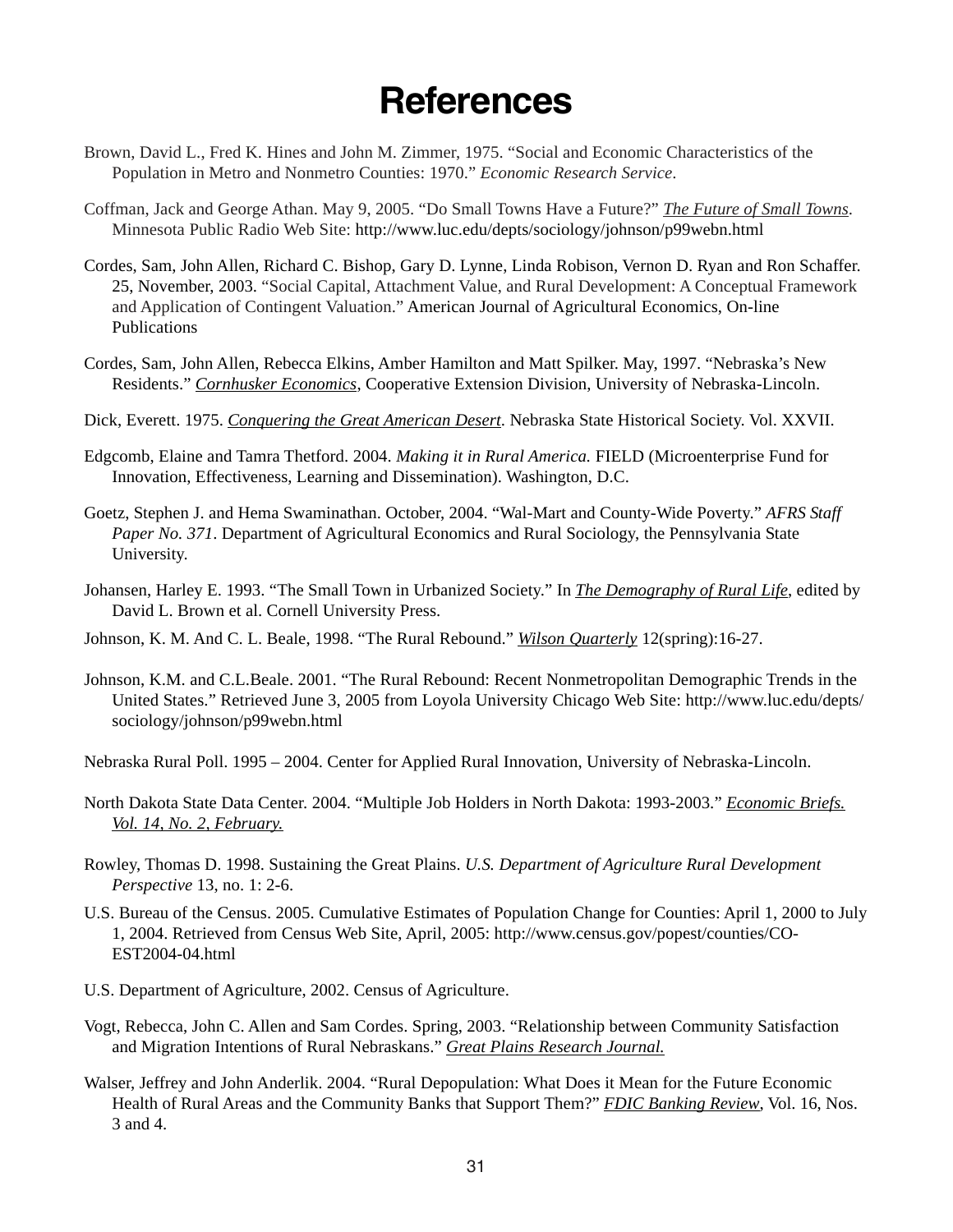## **Acknowledgements**

Many of the historical Census data used in constructing the maps and graphs found in this paper were obtained from the Nebraska State Data Center. While these data are in the public domain, sorting and formatting them is no small task. The efforts of Data Center Director Jerry Deichert and his staff in making these data available to the public are very much appreciated. The Nebraska State Data Center can be found on the World Wide Web at: http://www.unomaha.edu/ ~cpar/sdcprogram.html

The Nebraska Rural Initiative thanks the following individuals for their assistance in reviewing this paper:

- John Allen, PhD; Director, Western Center for Community Resource Development
- Alan Baquet, PhD; Head, Department of Agricultural Economics, University of Nebraska
- Cheryl Burkhart-Kriesel, PhD; Assistant Professor, Department of Agricultural Economics, University of Nebraska
- Jerry Deichert, Director, Nebraska State Data Center
- Bruce Johnson, PhD; Professor, Department of Agricultural Economics, University of Nebraska
- Marilyn Schlake, Associate Director, Nebraska EDGE
- Sandra Scofield; Director, Nebraska Rural Initiative
- Eric Thompson, PhD; Director, Nebraska Bureau of Business Research, University of Nebraska
- William R. Wickersham, Chair, Nebraska Tax Equalization and Review Commission

# **End Notes**

- <sup>1</sup> Nebraska counties in which the rate of population loss increased between the 1980/1990 and 1990/2000 censuses include: Box Butte, Dundy, Garfield, Hayes, Hitchcock, Holt, Logan, Thomas and Valley.
- <sup>2</sup> "Fishhook" counties that were smaller in 2000 than they were in 1920 include: Colfax, Hamilton, Saunders and York.
- <sup>3</sup> Examples of non-Metropolitan communities not located on the Interstate that reached their peak population in the 2000 Census include: St. Paul, Stanton, West Point, Crete, Minden and Elwood.
- 4 Examples of communities that grew by 10% or more between 1990 and 2000 despite being located in counties with declining populations include: Battle Creek, Bushnell, Brock Johnstown, Callaway, Danbury, Dawson, Dix, Hubbell, Rulo, Stockville, and Wood Lake.